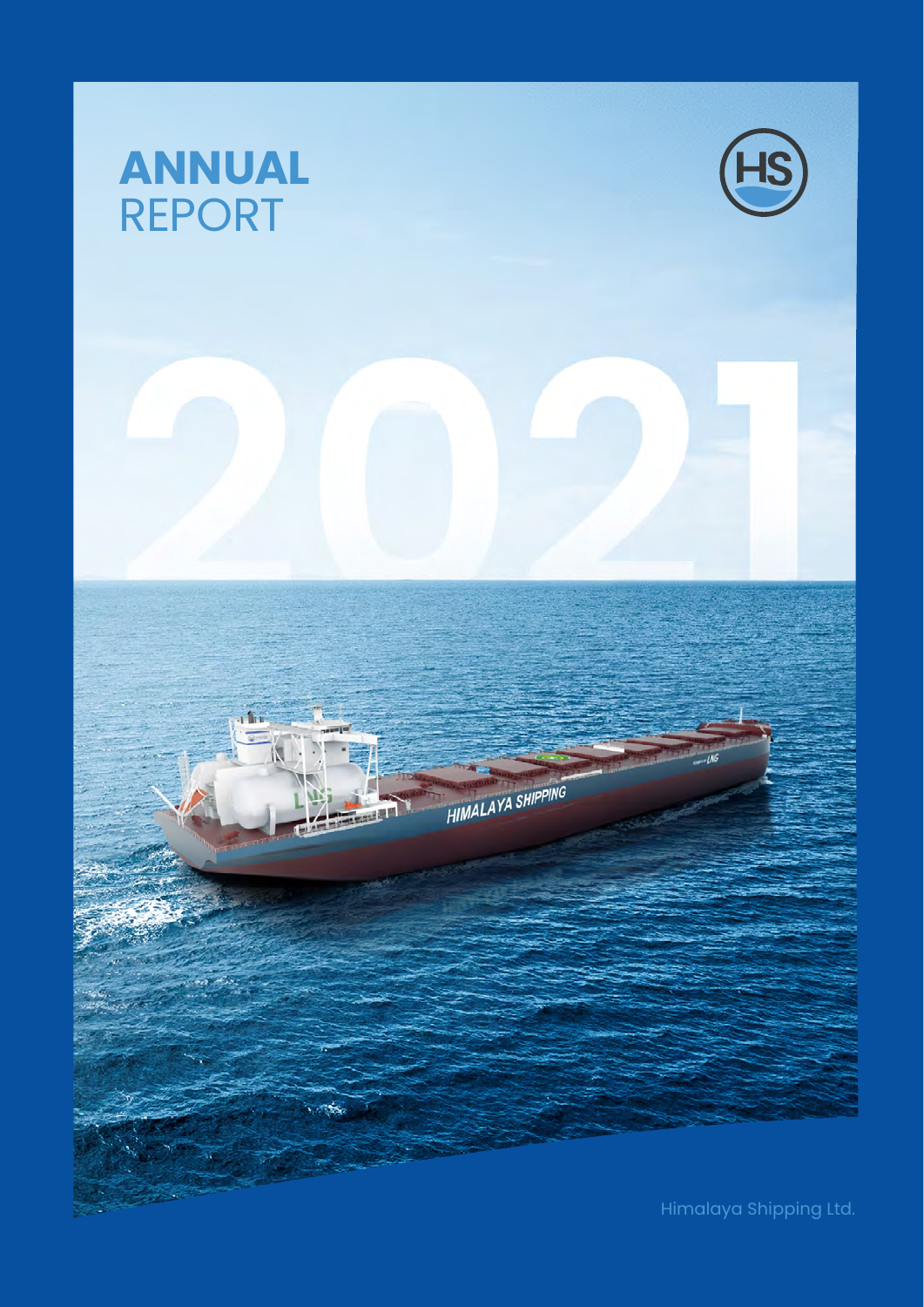# CONTENT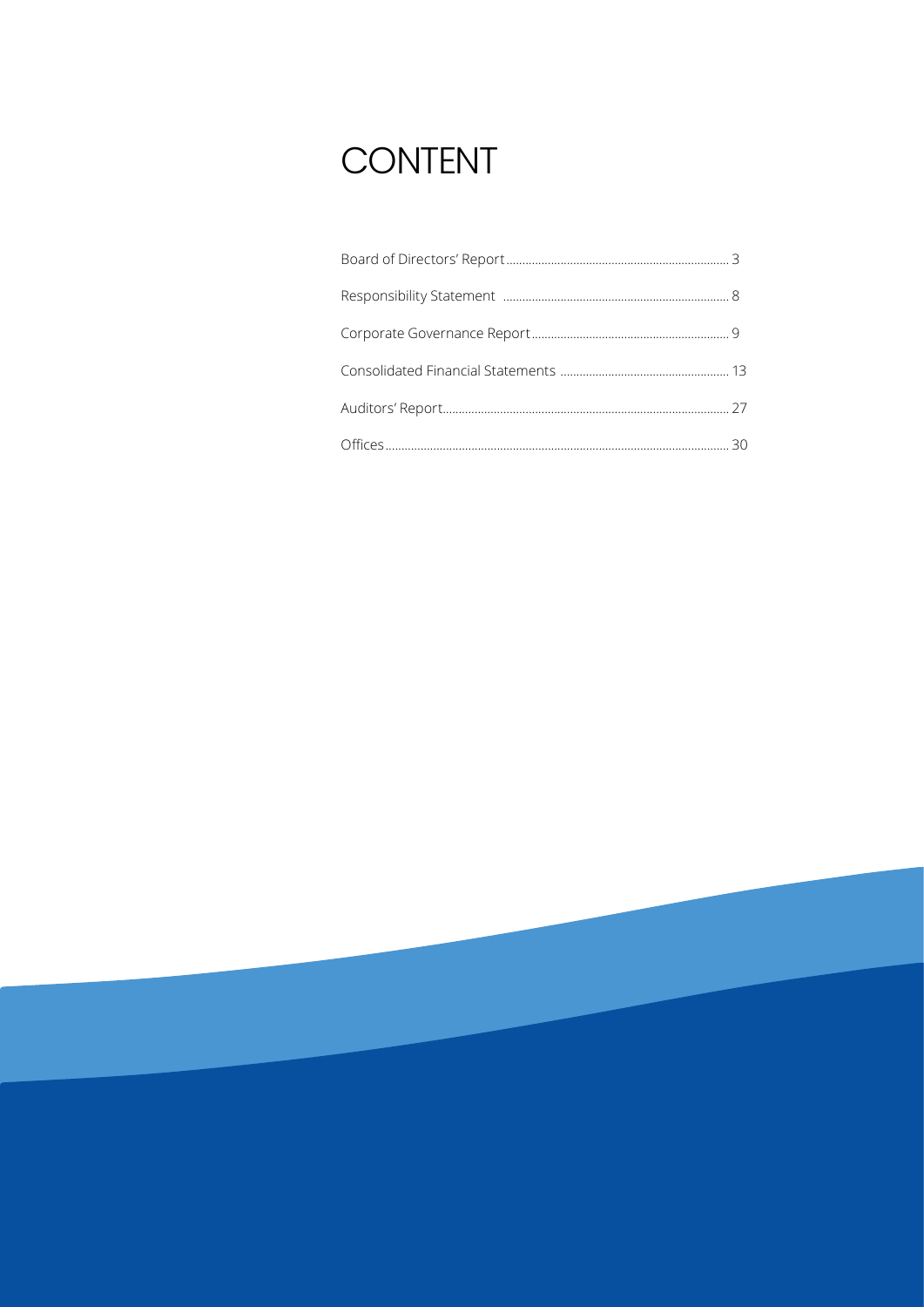Himalaya Shipping Ltd. (together with its subsidiaries, the "Company" or the "Group" or "Himalaya Shipping") is a limited liability company incorporated in Bermuda on March 17, 2021. The Company's shares are traded on Euronext Growth under the ticker "HSHIP".

Himalaya Shipping Ltd. is an independent bulk carrier company, incorporated in Bermuda. Himalaya Shipping has ordered twelve LNG dual fuelled Newcastlemax dry bulk vessels with

delivery between Q2 2023 and Q4 2024.

### **MANAGEMENT DISCUSSION AND ANALYSIS**

*Consolidated Statements of Operations*  General and administrative expenses were US\$1.0 million for the period from March 17 to December 31, 2021.

*Consolidated Balance Sheets* The Company had total assets of US\$95.2 million as of December 31, 2021.

Total shareholders' equity was US\$91.9 million as of December 31, 2021.

Total liabilities as of December 31, 2021, were US\$3.3 million.

*Consolidated Statements of Cash Flows* Net cash used in operating activities was US\$0.5 million for the period from March 17 to December 31, 2021.

Net cash used in investing activities was US\$68.8 million for the period from March 17 to December 31, 2021. During the period from March 17 to December 31, 2021 the Company paid instalments of US\$68.5 million (in addition to US\$13.6 million considered non-cash) on the newbuildings.

Net cash provided by financing activities was US\$80.6 million during the period from March 17 to December 31, 2021. The Company received gross proceeds from private placements of US\$95.0 million (of which US\$13.6 million was classified as non-cash in the Consolidated Statements of Cash Flows) during the period from March 17 to December 31, 2021

As of December 31, 2021, the Company's cash and cash equivalents amounted to US\$11.3 million.

### **HEALTH, SAFETY AND ENVIRONMENT**

Himalaya Shipping is fully committed to health, safety, quality and environmental protection and identifies these as being essential to long-term financial and reputational success.

### **KEY EVENTS DURING 2021**

- The Company reported net loss of US\$1.0 million.
- During 2021, the Company completed private placements of US\$95 million, gross.
- During 2021, the Company ordered twelve LNG dual fuelled Newcastlemax dry bulk vessels from New Times Shipyard.
- On October 30, 2021, Mr. Erling Lind resigned as a Director of the Company and was replaced with Carl Erik Steen who was appointed Director of the Company from November 1, 2021.
- $\blacksquare$  In December, the Company received credit approval from a leasing company for the sale leaseback financing of the first four vessels to be delivered from New Times Shipyard.
- On December 22, 2021, the Company was listed on the Euronext Growth.
- On December 30, 2021, the Company appointed Herman Billung as functioning CEO, effective as of February 1, 2022, under the management agreement between 2020 Bulkers Management AS and Himalaya Shipping Ltd.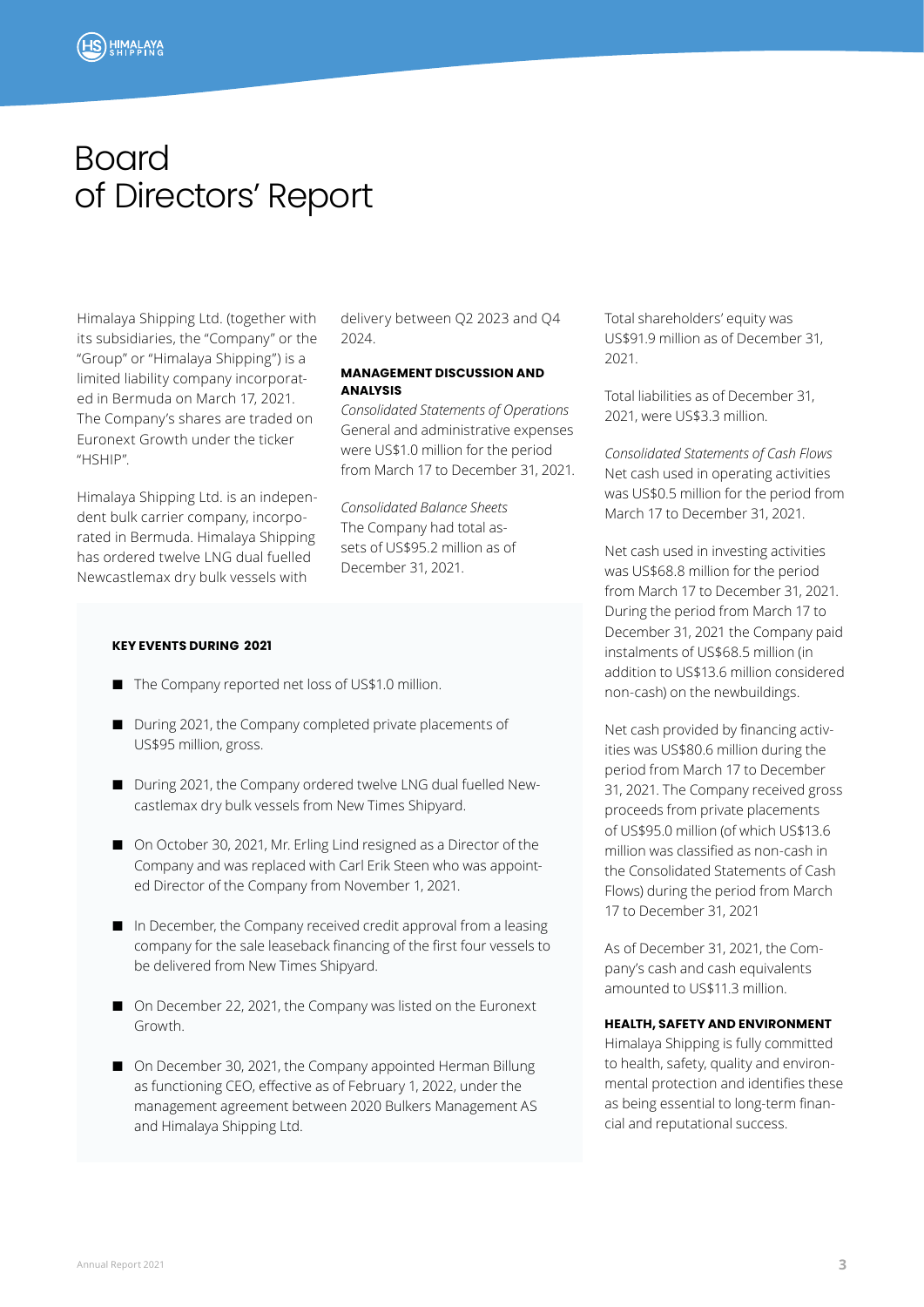Himalaya Shipping will outsource ship management to third party contractors. A structured due diligence and audit process will be carried out to ensure the highest ship management standards are applied.

Safety is at the core of our activities, both in the office and onboard our ships when delivered, and we have a commitment to safeguard persons from harm or injury and prevent damage to property. Himalaya's contracted employees are expected to identify operational risks and implement safe work practices.

Himalaya Shipping experienced no Loss Time Accidents (LTA) or other personell injuries in 2021.

The Himalaya fleet will consist of twelve (12) modern, dual fuel 208,000 DWT Newcastlemax dry bulk vessels.

The dual-fuel Himalaya ships are designed to burn LNG as primary fuel and are built with the latest generation MAN high pressure engine and in-line shaft generator. The ships are estimated to reduce Green House Gas emission by approximately 60 % per ton mile compared to a standard 2013 built 180,000 dwt Capesize vessel due to higher cargo carrying capacity, LNG fuel, energy optimized ship hull design including wake duct and propeller hub vortex fins, high thermal and mechanical efficiency of main and auxiliary engines, permanent magnet shaft generator and optimization of other energy consuming systems onboard.

The preliminary calculated EEDI score for our ships is 1.51 which is approx. 60% lower than the IMO requirement for phase 1 vessels contracted during the period 2015-19 and meets the phase 3 requiremet of 1.95 for ships delivered after 2025 with good margin.

We are committed to make use of any proven and economically viable means to reduce our environmental footprint.

### **HUMAN RESOURCES AND DIVERSITY**

The Company prohibits discrimination against any employee or prospective employee on the basis of sex, race, color, age, religion, sexual preference, marital status, national origin, disability, ancestry, political opinion, or any other basis prohibited by the laws that govern its operations. This is embedded in the Company's Code of Conduct.

The Company will not engage in or support discrimination and has adopted a non-discriminating practice that strives to ensure equal treatment in recruitment, hiring, compensation, access to training, employee benefits and services, promotion, termination and retirement, irrespective of age, gender, race, color, disability, religion or belief, language, national or social origin, trade union membership, or any other status recognized by international law. This is embedded in the Company's Code of Conduct.

The Company has no employees but has contracted management services from 2020 Bulkers Management AS of which one is female and three are

male employees. The Board of Directors consists of three members of which one is female and two are male.

The absence due to sickness was zero % in 2021.

### **GOING CONCERN**

In accordance with section 3-3a of the Norwegian Accounting Act, the Board confirms that the prerequisites for the going concern assumption exist and that the consolidated financial statements have been prepared based on a going concern basis. The Group is dependent on debt financing and/ or equity financing to finance the remaining obligations under the current newbuilding contracts for the vessels and working capital requirements which raises substantial doubt about the Company's ability to continue as a going concern. Given completion of the planned sale-leaseback financing and our track record in terms of raising equity, we believe we will be able to meet our anticipated liquidity requirements for our business for at least the next twelve months as of the date of these financial statements.

### **CORPORATE DEVELOPMENTS AND FINANCING**

In February 2022, the Company entered into sale lease back arrangements with a leasing company for the first four newbuildings to be delivered from New Times Shipyard. Pursuant to the lease financing, the Himalaya shall receive financing for the third and fourth pre-delivery instalments. In addition, upon delivery of the relevant vessels from New Times Shipyard, the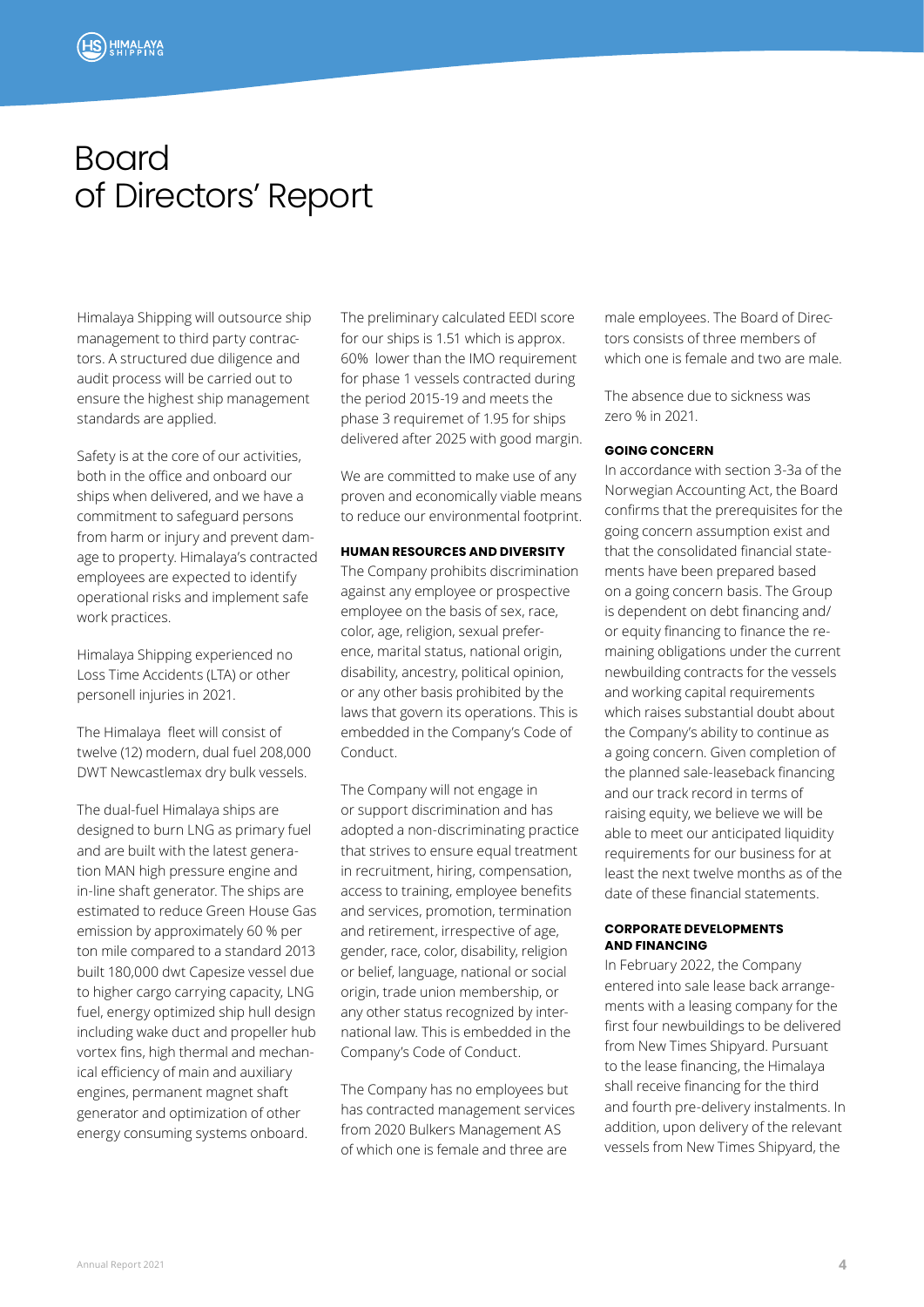vessels will be sold to SPVs owned and designated by the leasing company. The vessels will be chartered back on seven year bareboat charters which include purchase options during the respective charter periods.

The Company have secured credit approval for sale leaseback financing with a leasing company for the next eight newbuildings. This financing will substantially cover the remaining newbuilding instalments on the last eight newbuildings.

Himalaya targets to list the Company at a recognized fully regulated stock exchange in the first half of 2022.

### **NEWBUILDING PROGRAM**

The Company has decided to increase the size of the LSFO/MGO tanks to 4750 cbm, in order to offer maximum flexibility in trading of the ships. The new tank design mean the vessels can do a full round voyage Brazil-China, both on LSFO and LNG. This significantly increases the flexibility of the ships, and will make the Company able to fully benefit from the lowest cost fuel.

Himalaya's ships have dual fuel engines, meaning they can run on both LNG and MGO/LSFO. Current LNG prices are high due to the strong demand from Asia, and the conflict in Eastern Europe. Long-term LNG prices are however trading at a discount to LSFO. Based on current LNG and LSFO forward prices for 2025-2027, the fuel savings on the ships running LNG would equate to US\$3-4k per day.

On top of this comes the CO2 benefit, where our ships are expected to reduce CO2 emission by 40% compared to similar type of vessels running on conventional fuel.

The ships are built to Tier III standard and are equipped with HPSCR (High Pressure Catalytic Reactor). In addition an inline shaft generator is installed to

save fuel and reduce CO2 emission.

Adding this to the expected premium these ships will have compared to an Capesize index ship, secures additional margin and reduces the Capesize equivalent cash break-even rate.

The most recent Capesize DF newbuilding order by a Japanese owner,

#### **The vessels are scheduled to be delivered as follows:**

| (numbers in USD million) |                                |              |                                 |
|--------------------------|--------------------------------|--------------|---------------------------------|
| Ship name                | <b>Target</b><br>delivery date | <b>Price</b> | Remaining<br><b>instalments</b> |
| Mount Kilimanjaro        | Mar.23                         | 67.8         | 61                              |
| Mount Ita                | Mar.23                         | 67.8         | 61                              |
| Mount Etna               | Apr.23                         | 67.8         | 61                              |
| Mount Blanc              | ul.23                          | 67.8         | 61                              |
| Mount Matterhorn         | Sep.23                         | 69.6         | 62.8                            |
| Mount Neblina            | $Oct-23$                       | 69.6         | 62.8                            |
| Mount Bandeira           | Dec-23                         | 69.6         | 62.8                            |
| Mount Hua                | Feb.24                         | 69.6         | 62.8                            |
| Mount Elbrus             | Apr.24                         | 70.1         | 63.2                            |
| Mount Emai               | ul.24                          | 70.1         | 63.2                            |
| Mount Denali             | Aug.24                         | 70.1         | 63.2                            |
| Mount Aconcagua          | Sep.24                         | 70.1         | 63.2                            |
| SUM                      |                                | 830          | 747.9                           |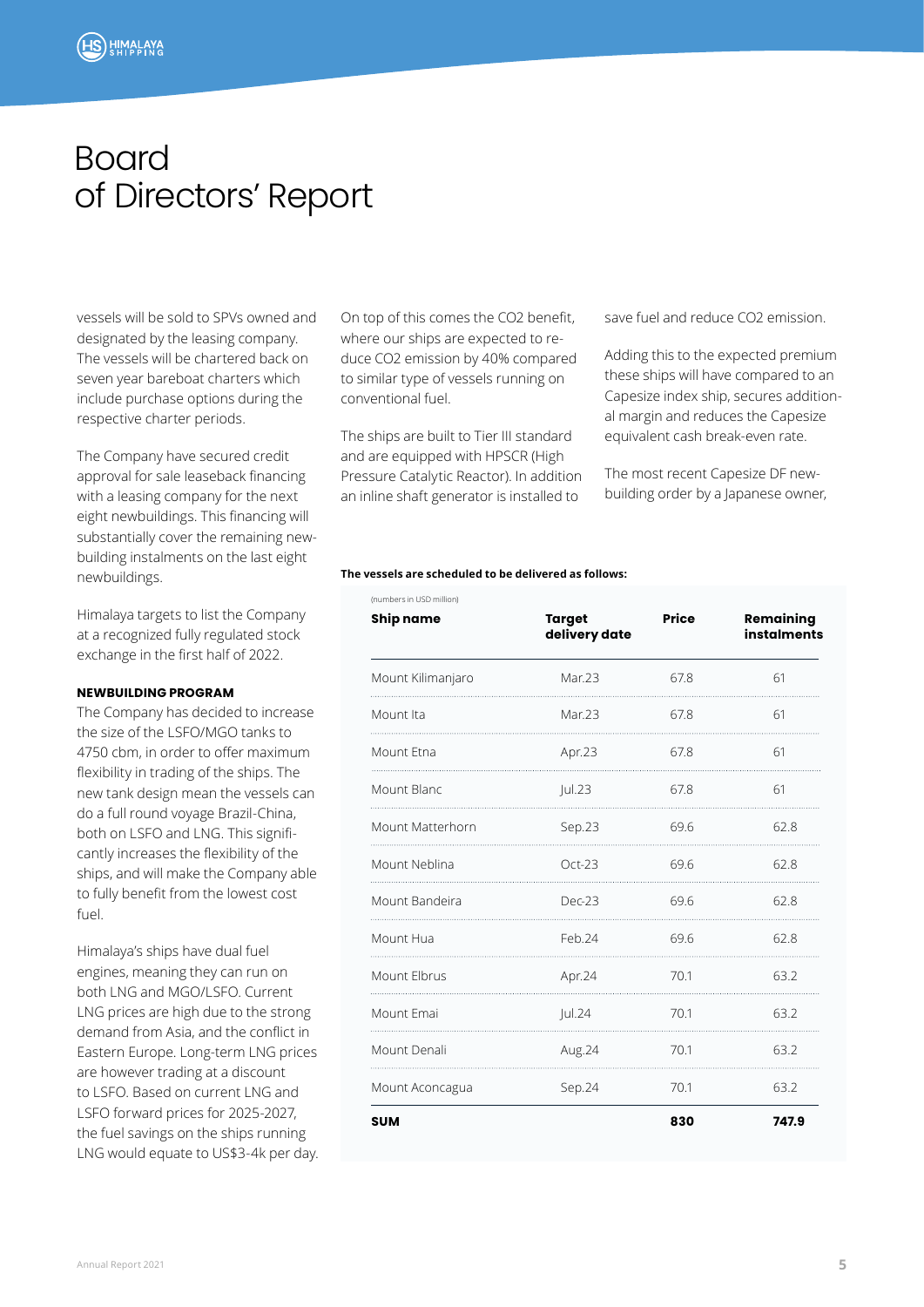placed in reputable yard in China was at a price of US\$82 million with delivery in 2025. We estimate an additional US\$4-6 million needs to be spent in order to get up to a Himalaya vessel size and spec. There have also been orders for similar ships in Japan at US\$90 million.

### **MARKET COMMENTARY**

Following the invasion of Ukraine there are more uncertainties in the marketplace. Disruptions are usually supportive to shipping markets and dry bulk is no exception. The major commodities relevant for the Capesize should not be massively affected. Total iron ore exports from Russia and Ukraine represents less than 3% of seaborne iron ore trade. Coal exports out of Russia however accounted for 13,5% of global seaborne exports in 2021. A vast majority of this volume is short haul voyages and replacement should add ton-miles and be supportive for utilization. The biggest uncertainty is related to grain exports out of Black Sea. If the conflict continues for months, this will most likely be slightly negative for the smaller segments. Growth in vessel supply will be moderate in 2022 relative to previous years with a Capesize orderbook for delivery this year of 10.8 million dwt, down from 18.6 million dwt delivered in 2021. The Capesize orderbook according to Clarksons for 2023, 2024 and 2025 currently stands at 10.1 million dwt, 6.3 million dwt and 0.4 million dwt, respectively. This compares to a total Capesize fleet today of 380 million DWT. The continued large influx of orders for container vessels has absorbed a significant

part of the capacity for building large commercial vessels. No significant increase in Capesize deliveries can, due to shipyard capacity, be expected before at earliest 2025. New ordering is expected to remain subdued due to lack of financing available from traditional lenders, as well as technological uncertainties as it relates to the optimal propulsion systems to meet the shipping industry's ambitions for de-carbonization. During 2021, 14 Capesize vessels, totaling 3.4 million dwt were scrapped, down from 49 Capesize vessels, totaling 11.4 million dwt scrapped in 2020. So far this year new orders placed totals 1.65 million dwt compared to 7.54 million dwt for the first two months last year. Scrapping stands at 0.35 million dwt compared to 3.1 million dwt at the same time in 2021.

Clarksons expects Capesize seaborne demand to expand by 2.6% and tonne mile demand to expand by 3.1% in 2022, while fleet growth in the Capesize sector is forecasted to grow by 2.3% in 2022, improving utilization. Capesize index rates averaged US\$33,333 in 2021, up from US\$13,073 in 2020.

### **OUTLOOK**

The IMO targets reduction in CO2 intensity from international shipping by 40% from 2008 levels by 2030 and will implement EEXI (Energy Efficiency Existing Ship Index) and CII (Carbon Intensity Indicator) by January 2023. The implementations of EEXI and CII are expected to reduce the average sailing speed of the global fleet, which may

lead to efficient ships being favored by charterers and commanding a larger earnings premium. ABS estimates more than 80% of bulk carriers require corrective action before 2030 to stay compliant. The Himalaya ships, which will not need to take corrective action, and hence will benefit from the tighter regulation.

The Company aims to charter out its vessels to large dry bulk operators, commodity traders and end users. As of the date hereof, no charter arrangements have been entered into for our vessels. The Company has received several enquiries about charters of the vessels. The Board expects to achieve better pricing on the charters closer to delivery of the vessels, driven by the new EEXI and CII rules which are expected to be implemented in 2023.

Given the limited orderbook, solid demand fundamentals, and the supply impact from the new environmental regulations, we expect the underlying dry bulk market to improve further in the coming years. Himalaya is targeting to generate solid returns on the equity injected, and return that capital through monthly dividends once all ships are delivered.

### **FORWARD-LOOKING STATEMENTS**

This announcement includes forward looking statements. Forward looking statements are, typically, statements that do not reflect historical facts and may be identified by words such as "anticipate", "believe", "continue", "estimate", "expect", "intends", "may", "should", "will" and similar expressions.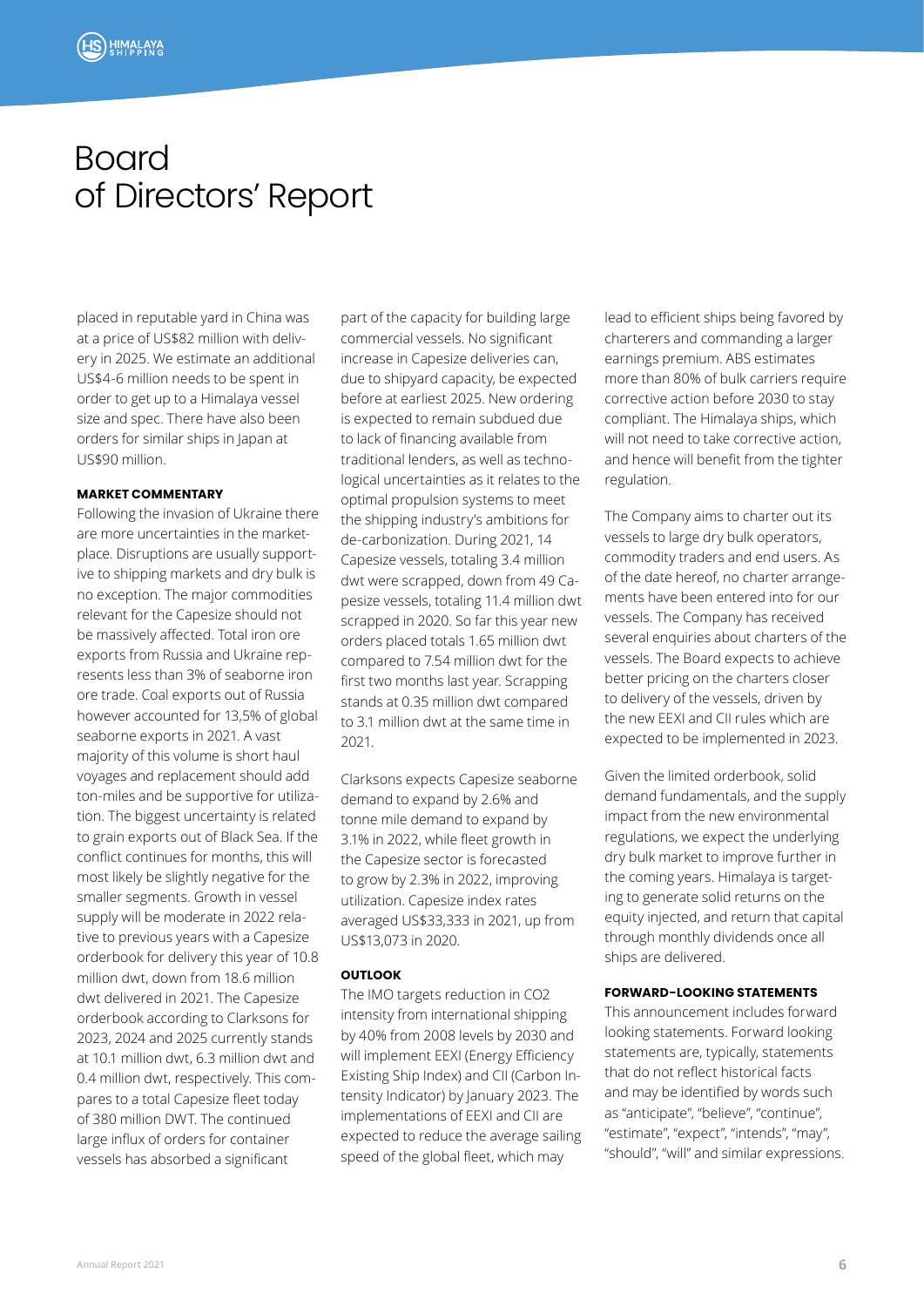The forward-looking statements in this announcement are based upon various assumptions, many of which are based, in turn, upon further assumptions. Although Himalaya Shipping Ltd. believes that these assumptions are reasonable, they are, by their nature, uncertain and subject to significant known and unknown risks, contingencies and other factors which are difficult or impossible to predict

and which are beyond our control. Such risks, uncertainties, contingencies and other factors could cause actual events to differ materially from the expectations expressed or implied by the forward-looking statements included herein.

The information, opinions and forward-looking statements contained in this announcement speak only as of the date hereof and are subject to change without notice.

### **ABOUT HIMALAYA SHIPPING LTD.:**

Himalaya Shipping Ltd. is an independent bulk carrier company, incorporated in Bermuda. Himalaya Shipping has ordered 12 LNG dual fuelled Newcastlemax dry bulk carriers with delivery between Q2 2023 and Q4 2024.

### **March 10, 2022**

/s/ Bjørn Isaksen /s/ Georgina Sousa /s/ Georgina Sousa /s/ Carl Erik Steen Bjørn Isaksen Georgina Sousa Carl Erik Steen Georgina Sousa *Director Director Director*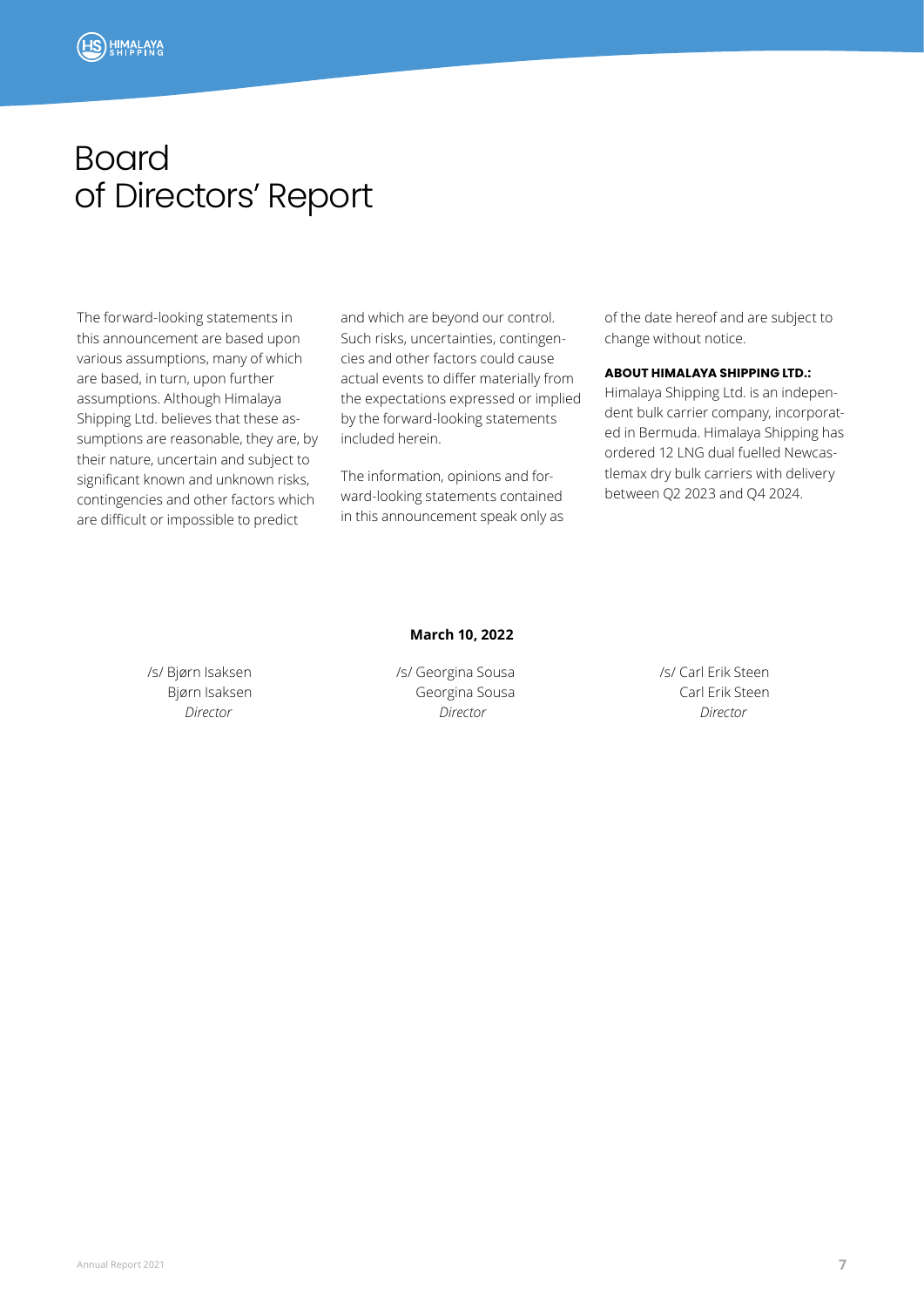# <span id="page-7-0"></span>Responsibility **Statement**

We confirm that, to the best of our knowledge, that the consolidated financial statements for 2021, which

have been prepared in accordance with US GAAP gives a true and fair view of the Company's consolidated assets, liabilities, financial position

and result of operations, and that the 2021 report includes a fair review of the information required under the Norwegian Securities Trading Act section 5-6 fourth paragraph.

**March 10, 2022**

/s/ Carl Erik Steen /s/ Georgina Sousa /s/ Georgina Sousa /s/ Bjørn Isaksen Carl Erik Steen Georgina Sousa Bjørn Isaksen *Director Director Director*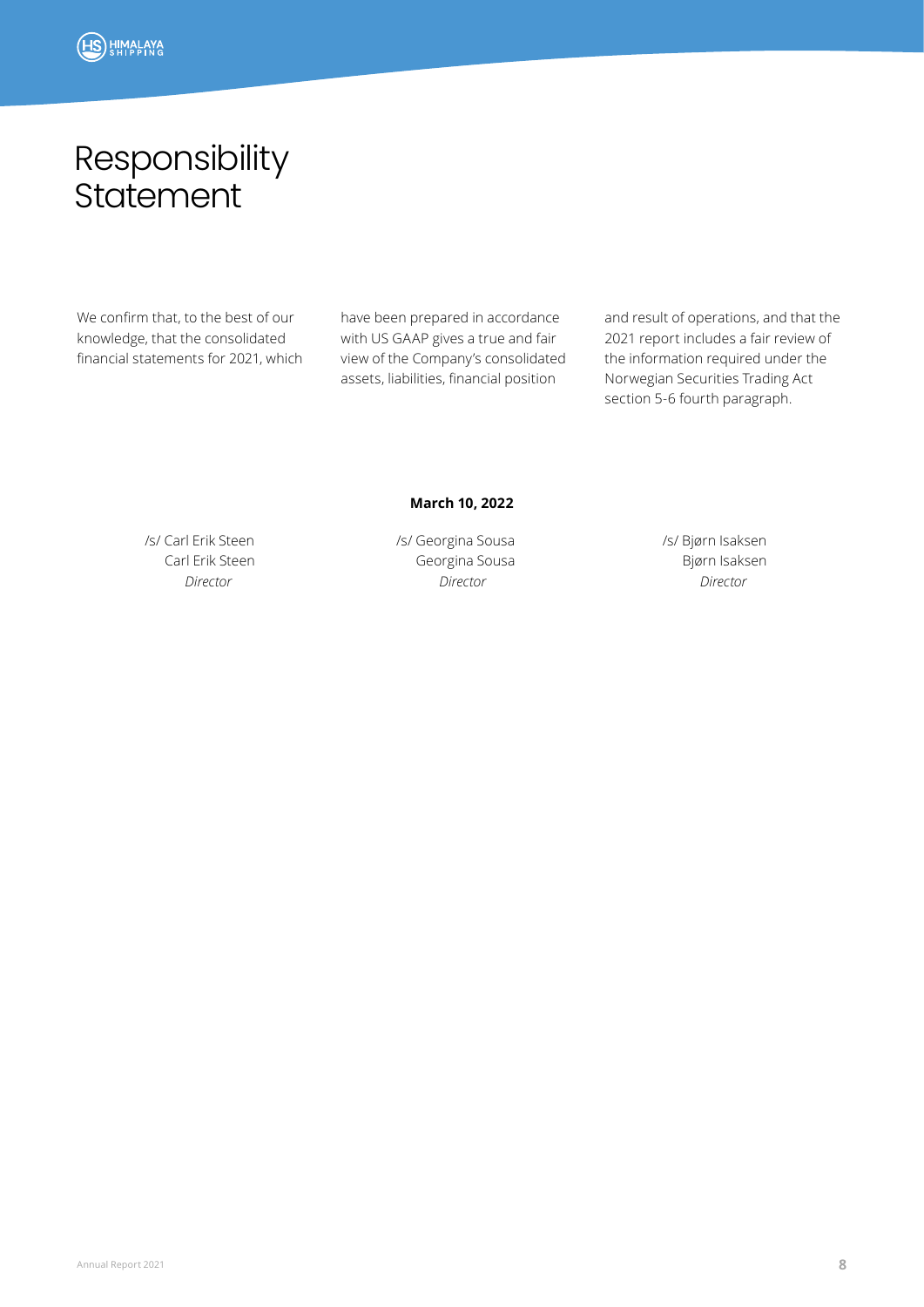<span id="page-8-0"></span>Himalaya Shipping Ltd. ("Himalaya Shipping" or "the Company") is a company organized and existing under the laws of the Islands of Bermuda. The corporate governance principles applicable to it are set out in the Bermuda Companies Act 1981, its bye-laws (the "Bye-Laws") and its memorandum of association.

As a consequence of the listing of the Company's shares on the Euronext markets in Norway, certain aspects of Norwegian law, notably the Norwegian Securities Trading Act and the Norwegian Stock Exchange Regulations, are also relevant for its corporate governance policy.

### **1. HIMALAYA SHIPPING CORPORATE GOVERNANCE POLICY**

The overall corporate governance policy of Himalaya Shipping is the responsibility of its board of directors (the "Board").

In defining this policy, the Board will observe the requirements set out in applicable laws, cf. above, relevant recommendations and the specific requirements arising from Himalaya Shipping's business activities.

The most important recommendation of relevance to the Company's corporate governance is the Norwegian Code of Practise for Corporate Governance of 14 October 2021 (the "Code").

The Board recognizes that the Code represents an important standard for corporate governance for companies whose shares are listed on Euronext markets. Most of the principles and

recommendations in the Code are included in the Company's corporate governance policy. There are, however, some areas where the Company's governance principles differ from those of the Code, primarily due to differences between the Bermuda Companies Act and/or the Bye-Laws and the Norwegian Public Limited Companies Act.

The Board has codified certain corporate governance principles in a "Code of Conduct," applicable to all employees in the Company and its subsidiaries (the "Himalaya Shipping Group").

The Code of Conduct can be found on the Company's website (www.himalaya-shipping.com).

The Board has formulated the Company's overall mission and the core values on which all of the activities of the Himalaya Shipping Group shall be based. These can be found in the Company's website.

The Board has, in line with the Code's recommendations, prepared this report in order to disclose those of its corporate governance principles which do not comply with the recommendations of the Code.

### **2. THE BUSINESS**

Himalaya Shipping's memorandum of association describes the Company's objects and purposes as unrestricted. This deviates from the recommendation in the Code but is in line with the requirements of the Bermuda Companies Act.

Himalaya Shipping has clear objectives and strategies for its business, and the Board will consider financial, social and environmental considerations in its business plan. The Board has put in place guidelines for ethical conduct and social responsibility. These are described in the Company's annual report and on its website.

The Board evaluates its objectives, risks and strategies annually.

### **3. EQUITY AND DIVIDENDS**

The Board strives to identify and pursue clear business goals and strategies for the Company, to assess and manage the risks associated with these, and to maintain an equity capital and liquidity position which are sufficient to match the same.

Under the Bye-Laws, the Board may declare dividends and distributions without the approval of the shareholders in general meetings. This differs from the recommendation in the Code.

The Company's aim is to provide its shareholders with a competitive return on their investment through a positive development in the price of the Company's shares and dividends to its shareholders.

The Company's shareholders may, by way of a resolution in a general meeting of all shareholders (a "General Meeting") increase the Company's authorized share capital, reduce the authorized share capital (by reducing the number of unissued but authorized shares) and increase or reduce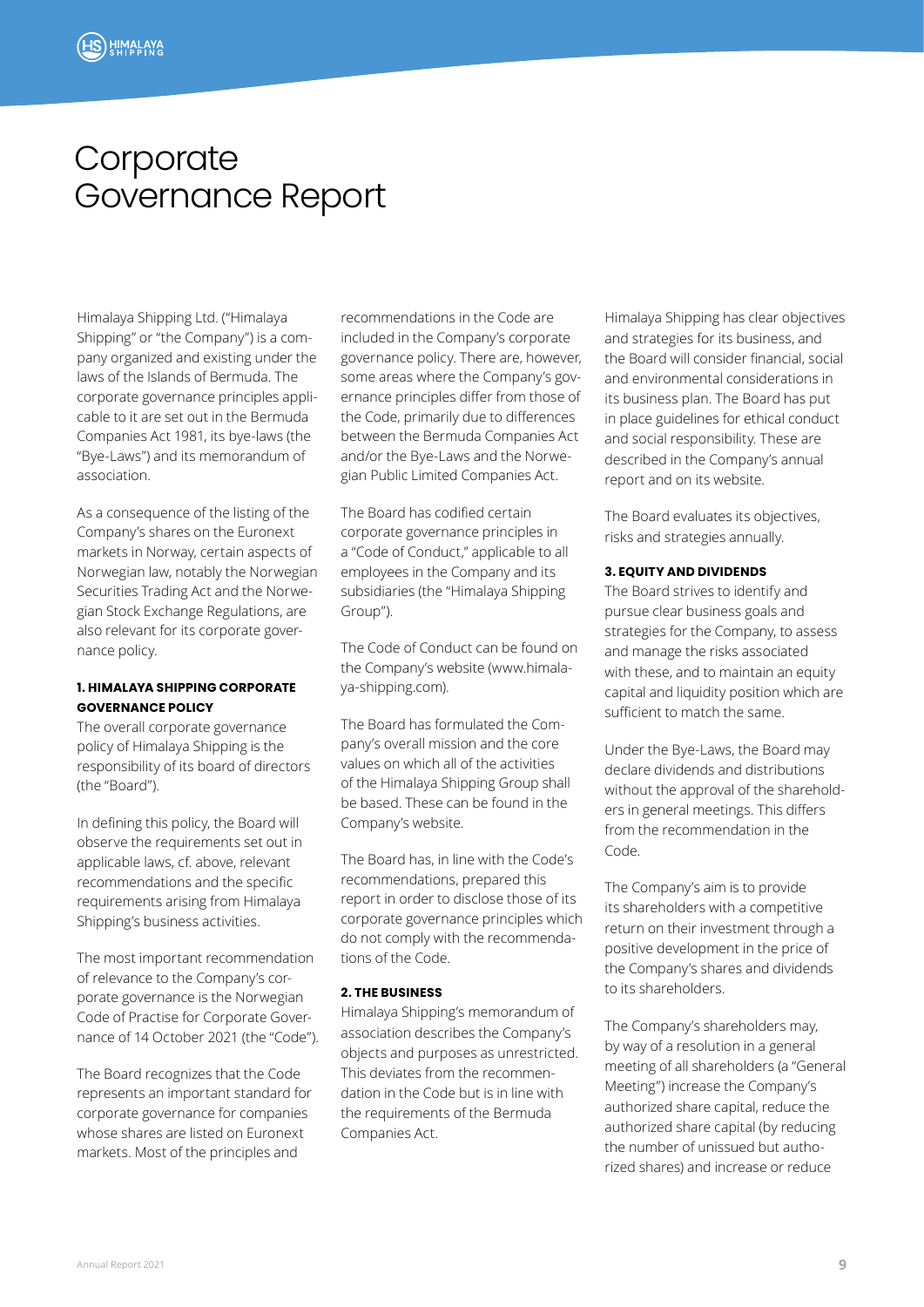the issued share capital. The procedures and ratifications of this are set out in the Bye-Laws and the Bermuda Companies Act.

The Board has, under Bermuda law, wide powers to issue authorized but unissued shares in the Company. The Board is also authorized in the Bye-Laws to purchase the Company's shares and hold these in treasury. These powers are not restricted to any specific purposes nor to a specific period as the Code recommends.

### **4. EQUITABLE TREATMENT OF SHARE-HOLDERS AND TRANSACTIONS WITH CLOSE ASSOCIATES**

Himalaya Shipping has one class of shares only. Each share carries one vote. All shares have equal rights. All shares give a right to participate in General Meetings.

Under the Bermuda Companies Act, no shareholder has a pre-emptive right to subscribe for new shares in a limited company unless (and only to the extent that) the right is expressly granted to the shareholder under the bye-laws of such company or under any contract between the shareholder and such company. The Bye-Laws do not provide for pre-emptive rights.

The Board will only transact in the Company's shares at their market value (as reflected in the share price quoted on such Euronext market as the Company is admitted to/listed on) from time to time.

Members of the Board (each a "Director") and the Company's senior management shall notify the Board if they have any material interest, whether direct or indirect, in any transaction which the Himalaya Shipping Group intends to conclude.

Following these guidelines, any Directors and/or member of the Company's senior management who have an interest in any such transaction shall always refrain from participating in the discussions on whether to conclude such transaction or not in the relevant corporate bodies in the Himalaya Shipping Group.

### **5. FREELY NEGOTIABLE SHARES**

The Company's shares are, subject to the exception set out below, freely tradable.

The Bye-Laws require the Board to decline to register a transfer of the Company's shares in a situation where the Board is of the opinion that such transfer might breach any applicable law or requirement of any authority or Euronext until it has received such evidence as it needs to satisfy itself that no such breach will occur.

### **6. GENERAL MEETINGS**

The Code requires that notice of General Meetings, (including any supporting documents for the resolutions to be considered therein) is made available on the Company's website no later than 21 days prior to the date of the General Meeting.

The Bye-Laws allows, in accordance with Bermuda law, for notice to be given no less than 7 days (excluding the day on which the notice is served and the day on which the General Meeting to which it relates is to be held) prior to a General Meeting. This differs from the recommendation of the Code.

The Board aspires to maintain good relations with its shareholders and possible investors in its shares, and to have an investor relation policy which complies with the relevant Euronext market's Code of Practice for Investor Relations.

The Board shall ensure that as many shareholders as possible are able to participate in the General Meetings. To achieve a high rate of shareholder attendance therein the Company shall:

- $\Box$  provide, on its website, the date of and, if possible, further information on each General Meeting as early as possible, and at the latest 7 days in advance thereof;
- provide, together with or before the notice is given, sufficient supporting documentation for any resolution proposed to be made therein in order for the shareholders to prepare;
- **E** ensure that any registration deadline is set as close to the General Meeting as possible; and
- $\blacksquare$  ensure that the shareholders may vote for each and all of the candidates for the Board.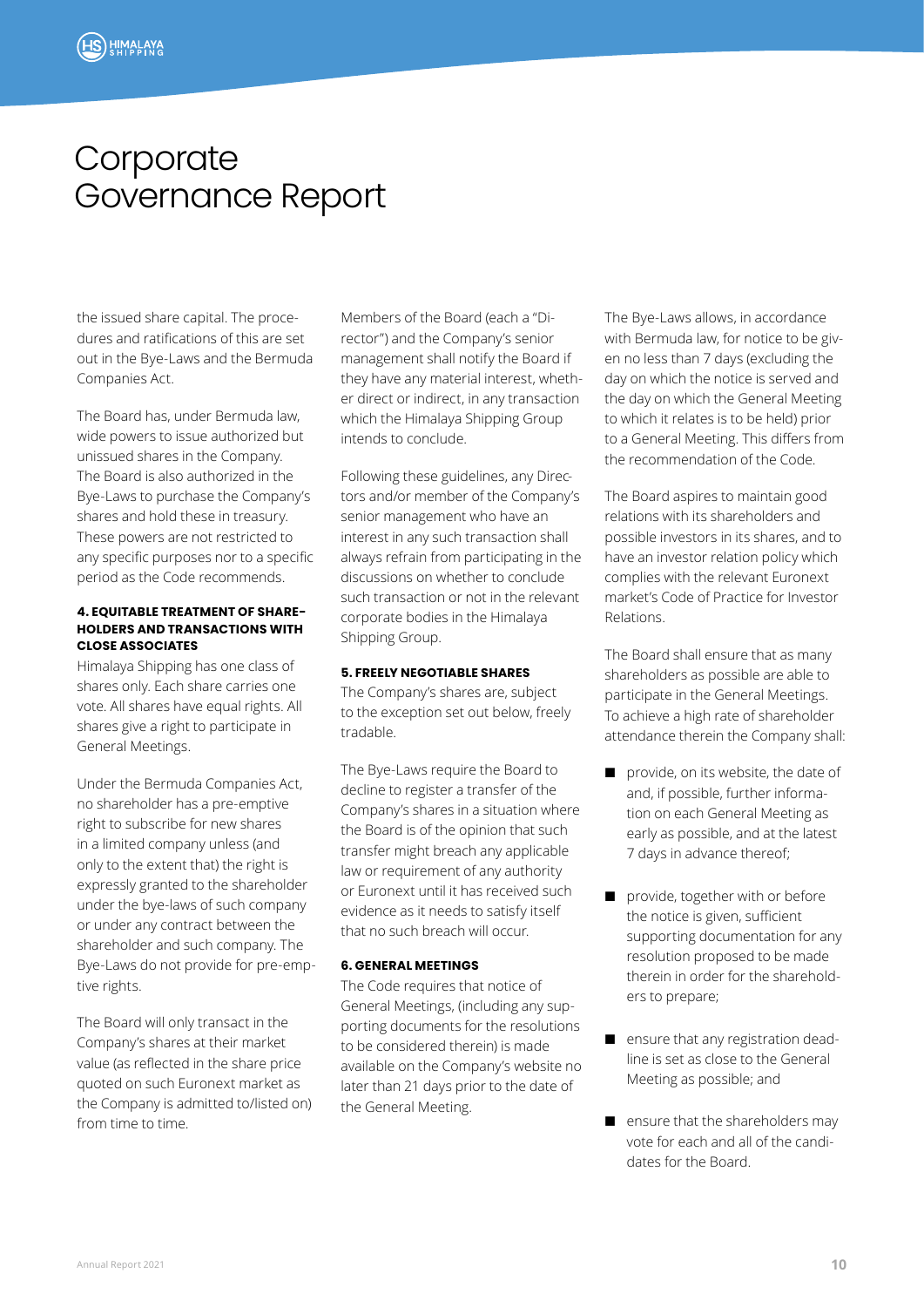### **7. NOMINATION COMMITTEE**

The Code recommends that the Company has a nomination committee.

The Company is not, under Bermuda law, obliged to establish a nomination committee. The Board is of the opinion that there are, for the time being, not sufficient reasons to establish a nomination committee.

The Board will consult with the Company's main shareholders prior to proposing candidates for Directors and will ensure that the Board consists of Directors with the expertise and competence as shall be required by the Company from time to time.

### **8. BOARD OF DIRECTORS, COMPOSI-TION AND INDEPENDENCE**

The Company does not have a corporate assembly.

According to the Bye-Laws the Board shall consist of not less than two Directors. Currently the Board consists of three Directors.

It is the view of the Board that at least two of its Directors are independent of the Company's main shareholders. Further, it is the view of the Board that a majority of the Directors are independent of the Company's executive management and material business contacts. No Director is employed by the Himalaya Shipping Group.

The Board will, in accordance with normal procedures for Bermuda companies, elect its chairman. This differs from the recommendation in the Code

that the General Meeting shall elect their chairman of the Board.

The Directors shall, subject to applicable law and the Bye-Laws, hold office until the first General Meeting following such Director's election. The Directors may be re-elected.

The Company and the Board aims to have a qualified Board (and other corporate committees established from time to time), with a reasonable representation with regard to age, gender and background. Currently, the Board consists of one female and two male Directors, with different geographical and occupational background. The Company does not have a nomination committee, and has not yet established firm guidelines for the nomination of and requirements for potential Directors. The Board shall continuously consider whether such guidelines are required.

A short description of the current Directors is available on Himalaya Shipping's website (www.himalaya-shipping.com).

### **9. THE WORK OF THE BOARD**

The Code recommends that the Board develops and approves written guidelines for its own work as well as the work of the Himalaya Shipping Group's senior managers with particular emphasis on establishing clear internal allocation of responsibilities and duties.

The Bermuda Companies Act does not require the Board to prepare such guidelines. The Board is of the opinion that there are no reasons to issue such guidelines at present.

The Code recommends that the Board establishes an audit committee and a remuneration committee.

The Bermuda Companies Act does not require the Company to establish such committees. The Company has established an audit committee comprised of two directors. The Board is of the opinion that there are no reasons to establish a remuneration committee at present.

The Board will consider whether it is appropriate to obtain an independent third-party valuation of the object of any material transaction between the Company and any of its close associates.

The Code recommends that transactions between the Company and any of its close associates are disclosed in the Annual Directors' report. The Company will disclose such transactions in the Consolidated Financial **Statements** 

### **10. RISK MANAGEMENT AND INTERNAL CONTROL**

The Board is focused on ensuring that the Himalaya Shipping business practices are sound and that adequate internal control routines are in place. The Board continuously assesses the possible consequences of, and the risks related to the Himalaya Shipping operations.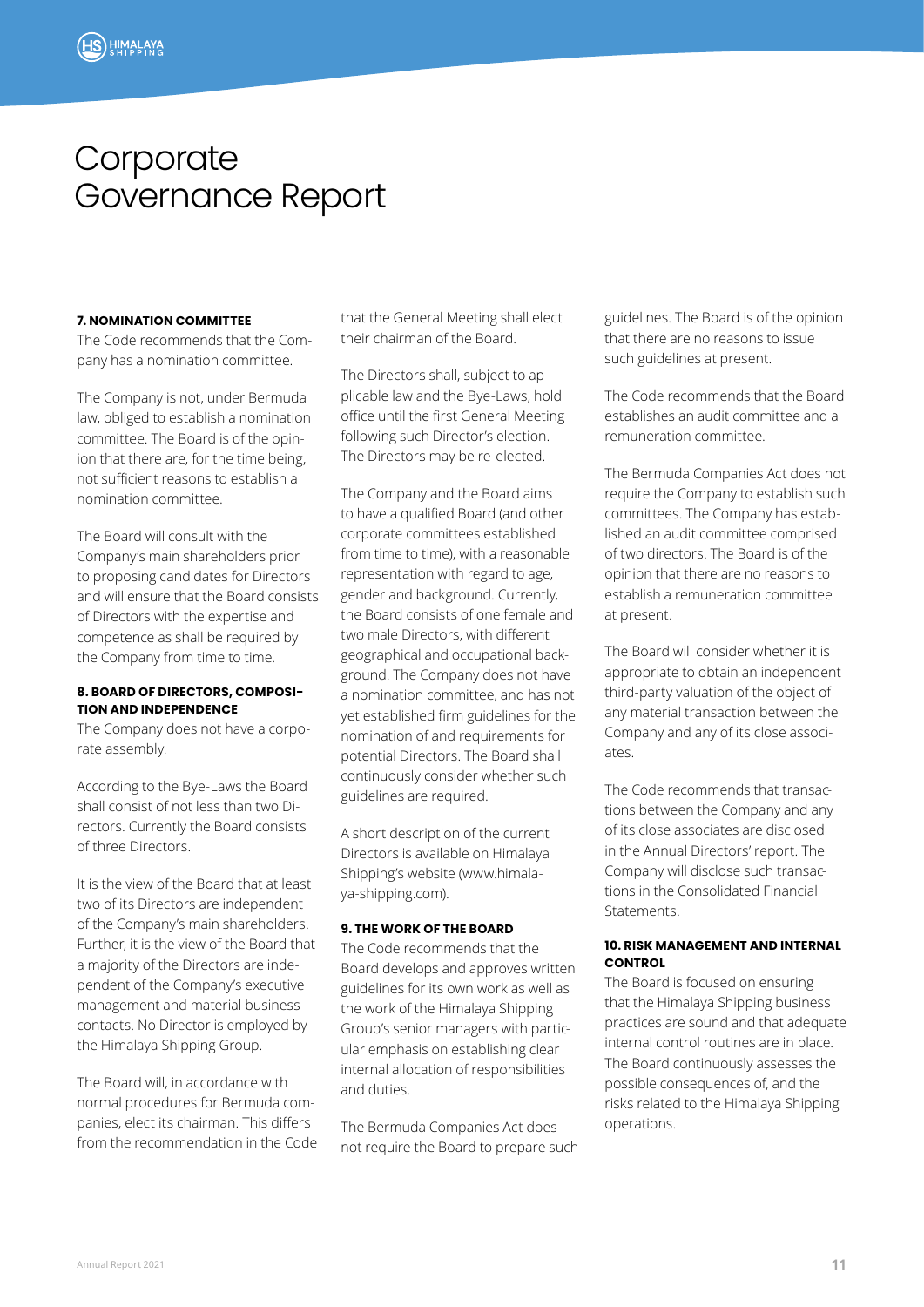Himalaya Shipping is committed to protecting the health and safety of all of the Himalaya Shipping employees and contractors in all their activities for Himalaya Shipping and is committed to ensure generally accepted QHSE principles are integrated in everything Himalaya Shipping does.

The Board supervises the Company's internal control systems.

### **11. REMUNERATION OF THE DIRECTORS**

The remuneration of the Directors is set by the General Meeting. The Company may, on occasion, pay Directors their fee in the Company's shares and/ or grant Directors under the Company's share option scheme.

Section 11 of the Code requires that Directors should not take on specific assignments for the Company in addition to their appointment as Directors.

Himalaya Shipping will not refrain from engaging Directors for specific assignments for the Company if such engagement is considered beneficial to the Company. This differs from the recommendation in the Code. However, such assignments will be disclosed to the Board and the Board shall approve the assignment, as well as the remuneration.

### **12. REMUNERATION OF THE EXECUTIVE MANAGEMENT**

The Board has not put in place guidelines on the salary and other remuneration for executive personnel. However the Board is of the opinion that the remuneration structure of the executive management is aligned

with the shareholders' interests, is clear and easily understandable, and contributes to the company's commercial strategy, long-term interests and financial viability.

There is no absolute limit on the performance-related remuneration. Parts of the performance-related remuneration is equity instruments, where the upside is in theory uncapped.

### **13. INFORMATION AND COMMUNICA-TION**

The Company is committed to provide information on its financial situation, ongoing projects, and other circumstances relevant for the valuation of the Company's shares to the financial markets on a regular basis.

The Company is also committed to disclose all information necessary to assess the value of its share on its web site. Interested parties will find the Company's latest news releases, financial calendar, company presentations, share and shareholder information, information about analyst coverage and other relevant information here.

Such information may also be found on the website of Oslo Børs (www. euronext.com/nb/markets/oslo).

Information to Himalaya Shipping shareholders shall be published on the Company's website at the same time as it is sent to the shareholders.

### **14. TAKEOVER OFFER**

The Board has prepared guidelines applicable in the event a general offer is made for its shares.

The Board will seek to ensure that the Company's business activities, in such event, are not disrupted unnecessarily. The Board will, furthermore, strive to ensure that shareholders are given sufficient information and time to form a view of the terms of such offer.

The Board will not pass any resolutions with the intention of obstructing the completion of any take-over offer unless this is approved by the General Meeting following the announcement of such offer.

If a take-over offer is made, the Board will issue a statement on its merits in accordance with statutory requirements and the recommendations in the Code.

The Board will consider obtaining a valuation of the Company's equity capital from an independent expert if a take-over offer is made in order to provide guidance to its shareholders as to whether to accept such offer or not.

Any transaction that is in effect a disposal of all of the Company's activities will be submitted to the General Meeting for its approval.

### **15. AUDITOR**

The Board through the Audit Committee will, each year, agree a plan for the audit of the Himalaya Shipping accounts with its auditor. The Board through the Audit Committee will furthermore interact regularly with the auditor within the scope of this plan.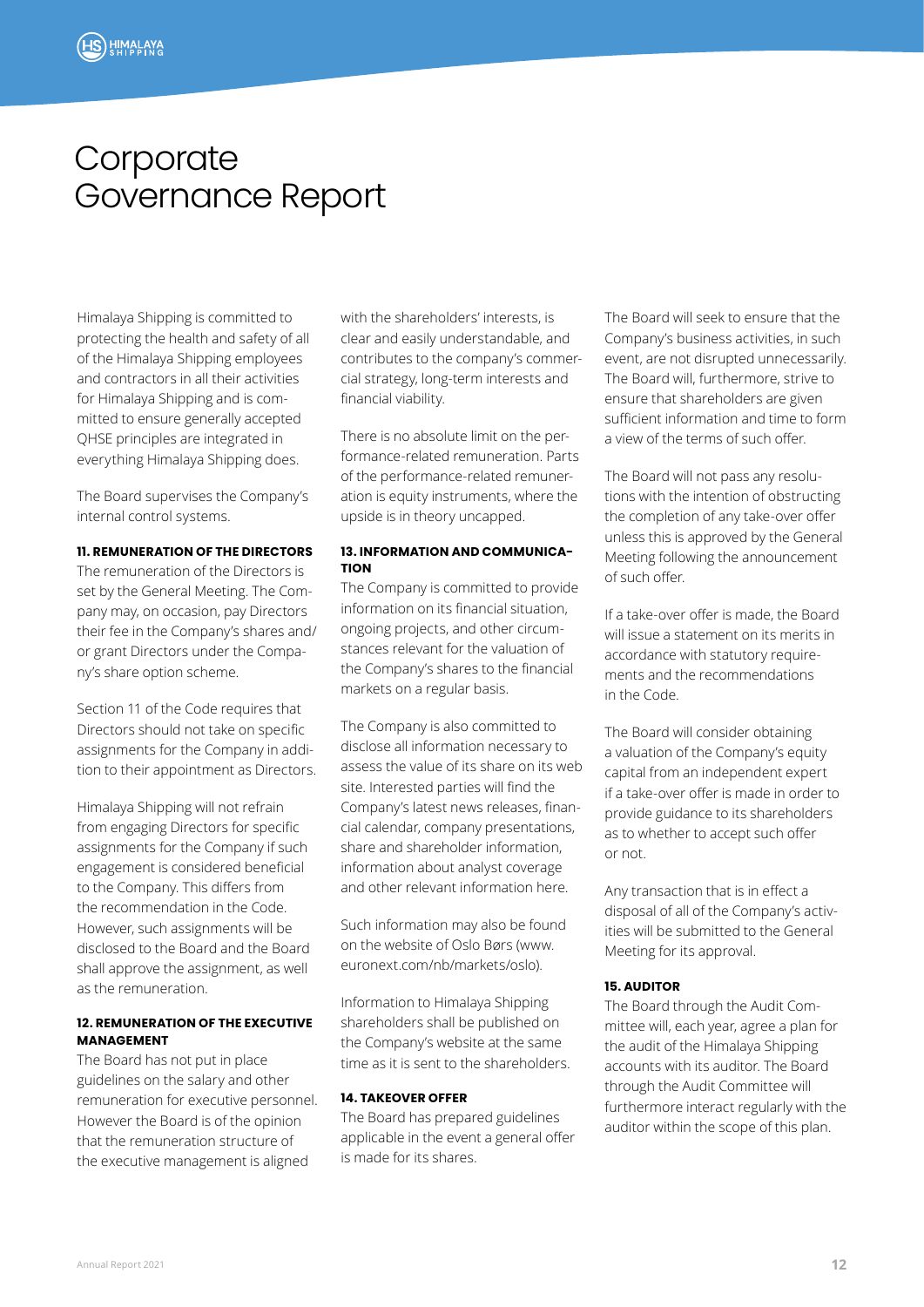# <span id="page-12-0"></span>**Consolidated Financial Statements**

for the period from March 17, 2021, to December 31, 2021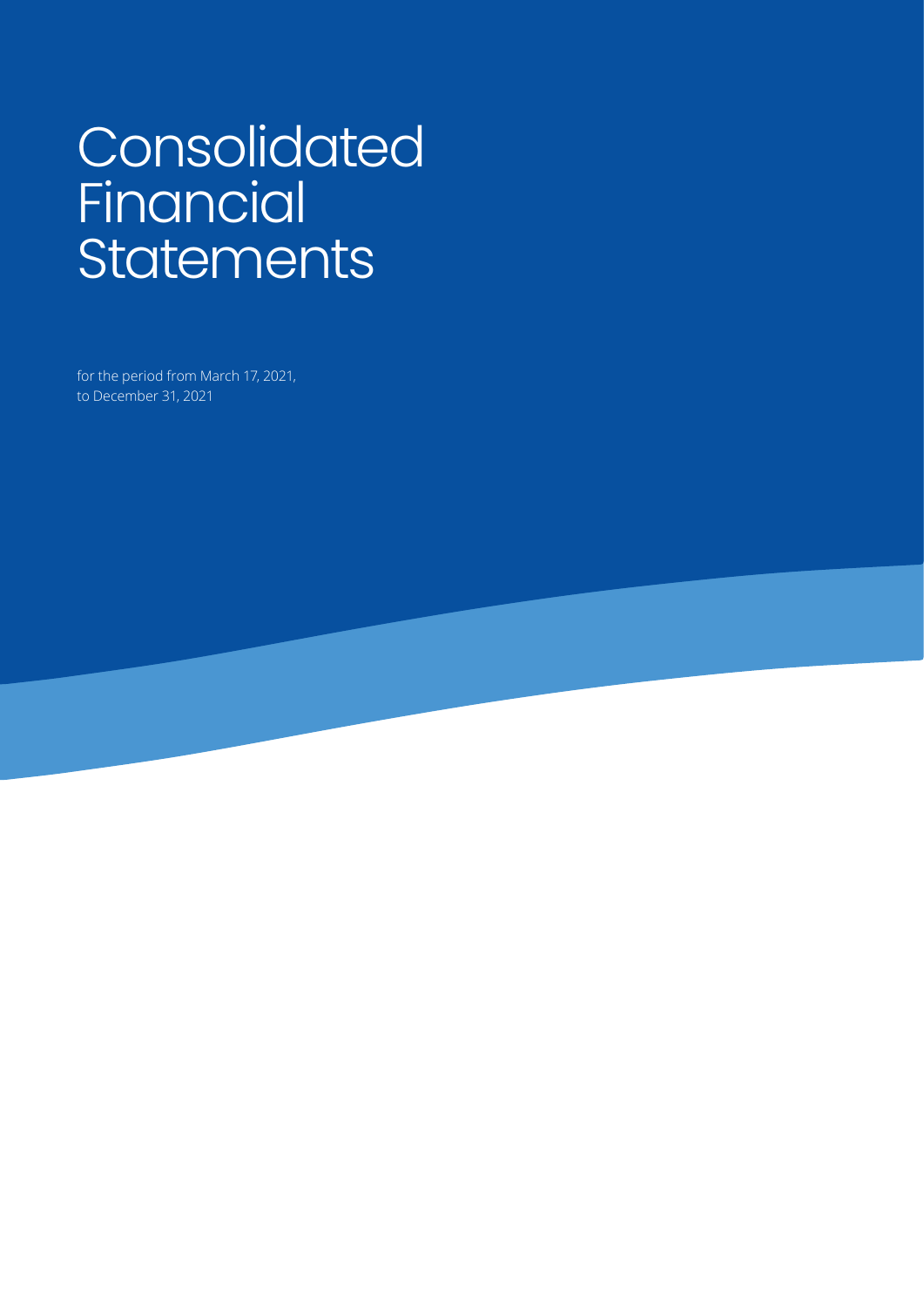

# Consolidated Statement of Operations

| (In millions of US\$ except per share data)            | March 17-<br>December 31, 2021 |
|--------------------------------------------------------|--------------------------------|
|                                                        |                                |
| <b>Operating expenses</b>                              |                                |
| General and administrative expenses                    | (1.0)                          |
| <b>Total operating expenses</b>                        | (1.0)                          |
| <b>Operating profit</b>                                | (1.0)                          |
| <b>Financial expenses, net</b>                         |                                |
| Other financial expense                                |                                |
| <b>Total financial expenses, net</b>                   |                                |
| Net income before income taxes                         | (1.0)                          |
| Income tax                                             |                                |
| <b>Net income</b>                                      | (1.0)                          |
| Per share information:                                 |                                |
| Basic earnings per share                               | (0.06)                         |
| Diluted earnings per share                             | (0.06)                         |
| <b>Consolidated Statements of Comprehensive Income</b> |                                |
| <b>Net income</b>                                      | (1.0)                          |
| Other comprehensive income                             |                                |
| <b>Total comprehensive income</b>                      | (1.0)                          |
|                                                        |                                |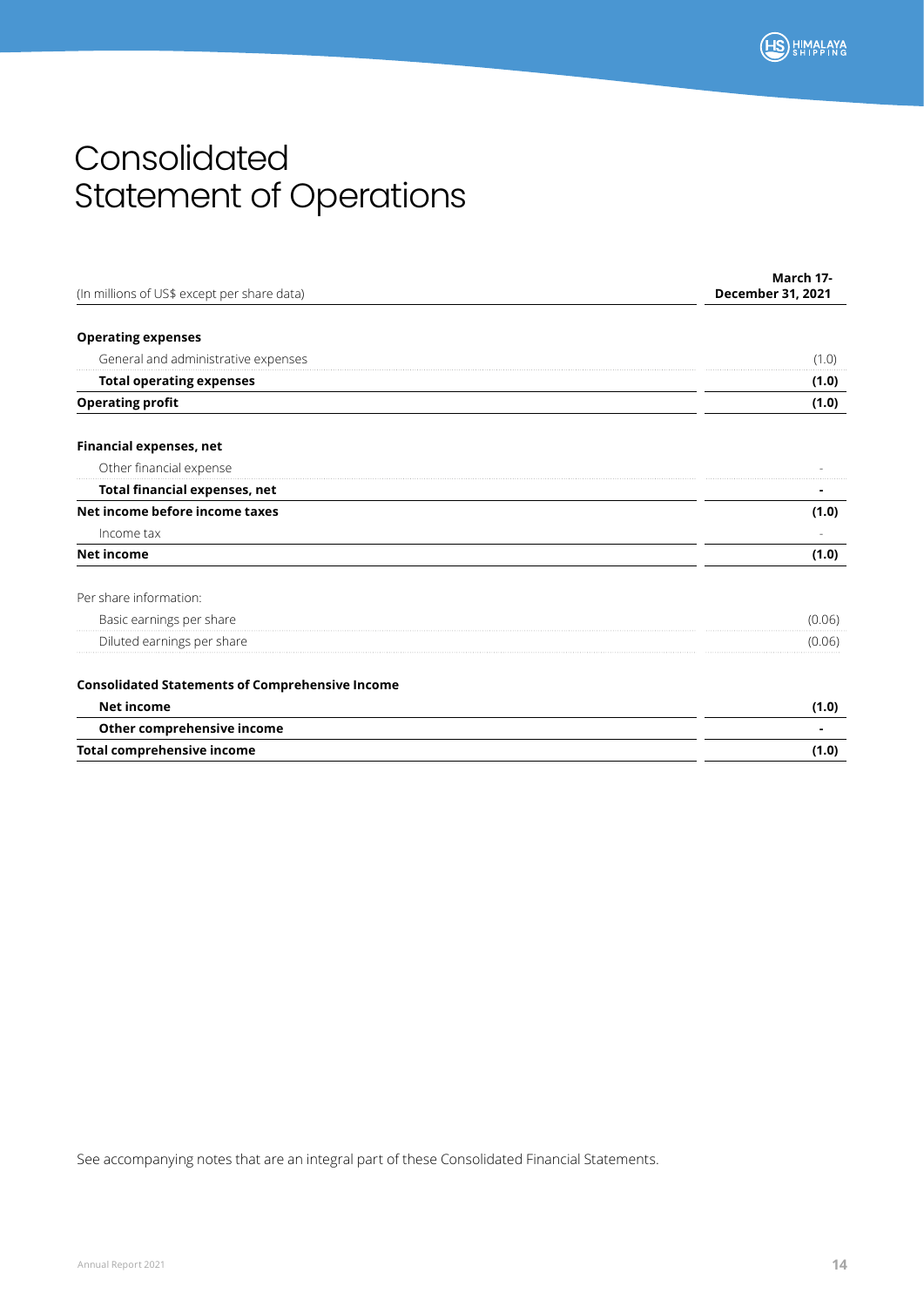

# Consolidated Balance Sheet

| (In millions of US\$)                                                                                                    | December 31, 2021 |
|--------------------------------------------------------------------------------------------------------------------------|-------------------|
| <b>ASSETS</b>                                                                                                            |                   |
| <b>Current assets</b>                                                                                                    |                   |
| Cash and cash equivalents                                                                                                | 11.3              |
| <b>Total current assets</b>                                                                                              | 11.3              |
| Long term assets                                                                                                         |                   |
| Newbuildings                                                                                                             | 83.5              |
| Other long-term assets                                                                                                   | 0.4               |
| <b>Total long-term assets</b>                                                                                            | 83.9              |
| <b>Total assets</b>                                                                                                      | 95.2              |
|                                                                                                                          |                   |
| <b>LIABILITIES AND EQUITY</b><br><b>Current liabilities</b>                                                              |                   |
| Accounts payable                                                                                                         | 0.8               |
| <b>Total current liabilities</b>                                                                                         | 0.8               |
| Long term liabilities                                                                                                    |                   |
| Long-term debt                                                                                                           |                   |
| Other long-term liabilities                                                                                              | 2.5               |
| <b>Total long-term liabilities</b>                                                                                       | 2.5               |
| <b>Commitments and contingencie</b>                                                                                      |                   |
| <b>Equity</b>                                                                                                            |                   |
| Common shares of par value US\$ 1.0 per share: authorized 140,010,000 shares<br>Issued and outstanding 32,152,857 shares | 32.2              |
| Additional paid-in capital                                                                                               | 60.7              |
| Accumulated other comprehensive income (loss)                                                                            |                   |
| Retained earnings (deficit)                                                                                              | (1.0)             |
| <b>Total shareholders' equity</b>                                                                                        | 91.9              |
| Total liabilities and shareholders' equity                                                                               | 95.2              |

### **March 10, 2022**

 Bjørn Isaksen Georgina Sousa Carl Erik Steen *Director Director Director*

/s/ Bjørn Isaksen /s/ Georgina Sousa /s/ Carl Erik Steen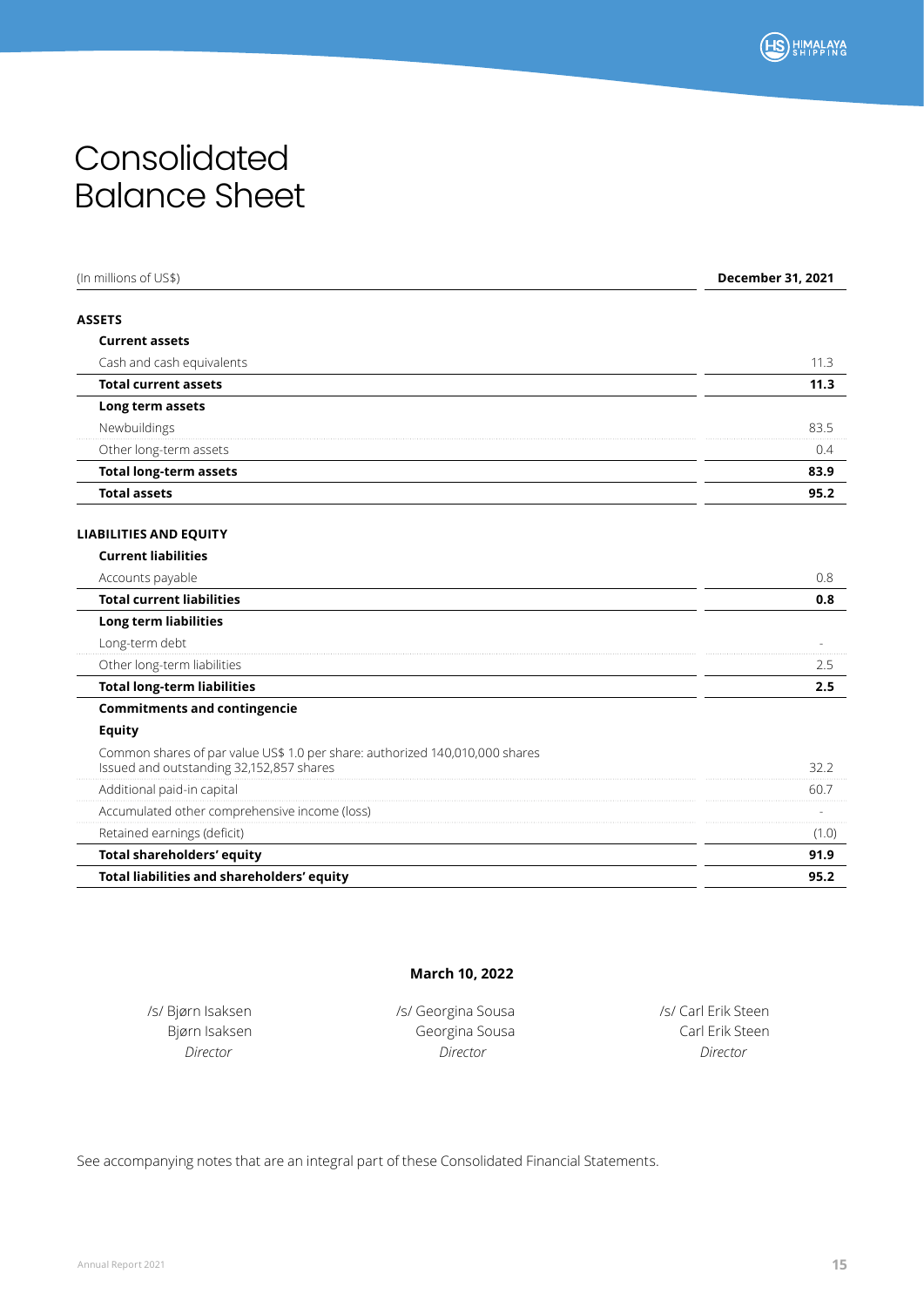

# Consolidated Statement of Cash Flows

| (In millions of US\$)                                                       | March 17-<br>December 31, 2021 |
|-----------------------------------------------------------------------------|--------------------------------|
| <b>Net loss</b>                                                             | (1.0)                          |
| Change in other current items related to operating activities               | 0.4                            |
| Change in other long-term items related to operating activities             | 0.1                            |
| Net cash used in operating activities                                       | (0.5)                          |
| <b>Investing activities</b>                                                 |                                |
| Additions to newbuildings                                                   | (68.8)                         |
| Net cash used in investing activities                                       | (68.8)                         |
| <b>Financing activities</b>                                                 |                                |
| Net proceeds from issuance of common stocks                                 | 80.6                           |
| Net cash provided by financing activities                                   | 80.6                           |
| Net increase (decrease) in cash and cash equivalents and restricted cash    | 11.3                           |
| Cash and cash equivalents and restricted cash at beginning of period        |                                |
| Cash and cash equivalents and restricted cash at end of period              | 11.3                           |
| Supplemental disclosure of cash flow information                            |                                |
| Non-cash settlement of debt                                                 | (13.6)                         |
| Non-cash share issuance                                                     | 13.6                           |
| Non-cash payment in respect of newbuildings                                 | (13.6)                         |
| Issuance of debt as non-cash settlement for newbuild<br>delivery instalment | 13.6                           |
| Interest paid, net of capitalised interest                                  |                                |
| Income taxes paid                                                           |                                |
|                                                                             |                                |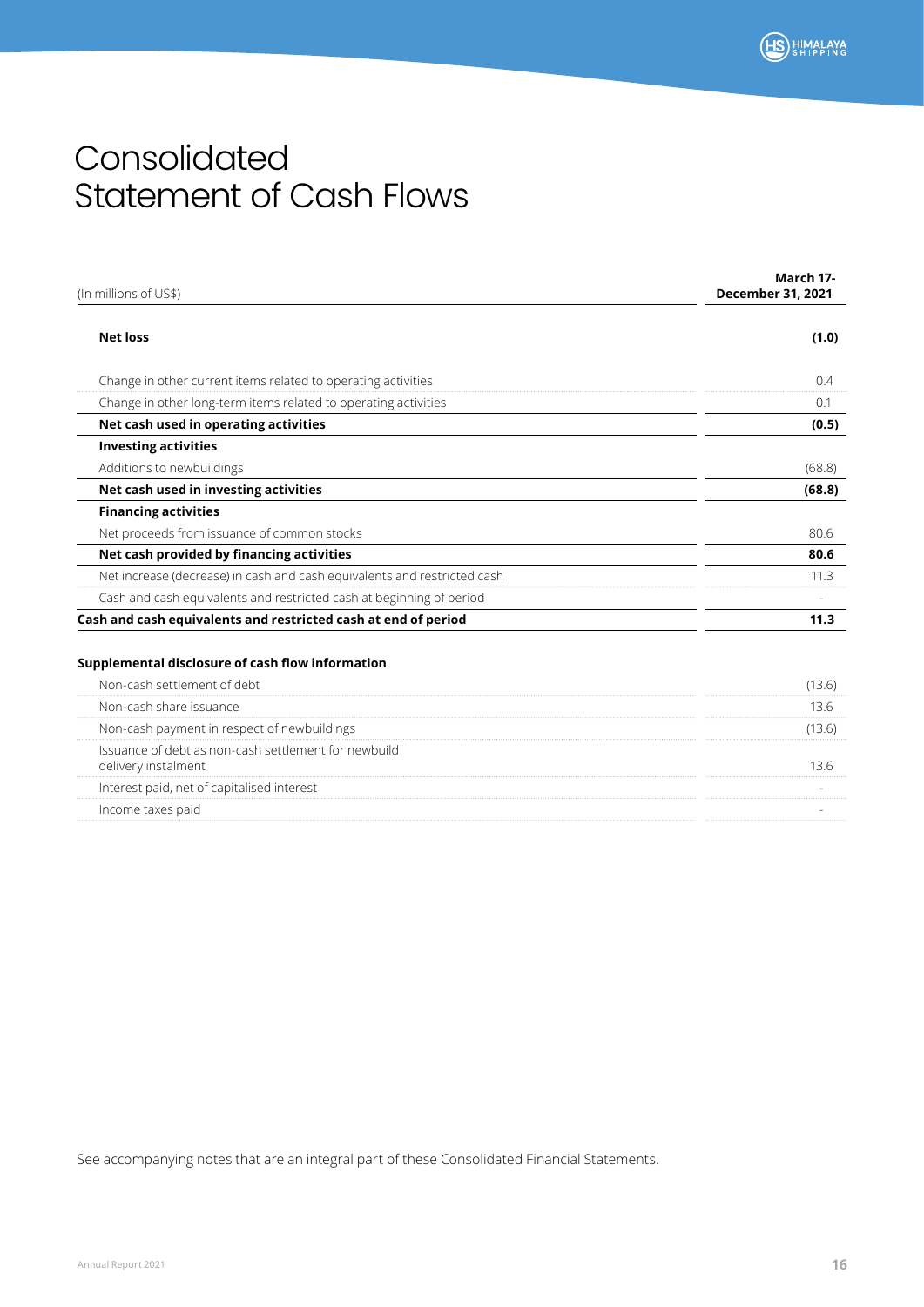

# Consolidated Statement of Changes in Shareholders' Equity

| (In millions of US\$, except number of shares) | Number of<br>shares | Share<br>capital | Addit.<br>paid-in<br>capital | Other<br>compre-<br>hensive<br>loss | Retained<br>earnings<br>(deficit | Total |
|------------------------------------------------|---------------------|------------------|------------------------------|-------------------------------------|----------------------------------|-------|
| <b>Incorporation March 17, 2021</b>            | 10 000              |                  |                              |                                     |                                  |       |
| Issue of common shares June 15, 2021           | 15 000 000          |                  |                              |                                     |                                  |       |
| Issue of common shares July 12, 2021           | IN NNN NNN          | 10 O             | 20 Q                         |                                     |                                  | 30 O  |
| Issue of common shares October 11, 2021        | / 142 857           | 72               | 42.8                         |                                     |                                  | 50 C  |
| Equity issuance costs                          |                     |                  |                              |                                     |                                  |       |
| Total comprehensive loss for the period        |                     |                  |                              |                                     |                                  | 1.01  |
| Consolidated balance as of December 31, 2021   | 32 152 857          | 32.2             | 60.7                         |                                     | (1.0)                            |       |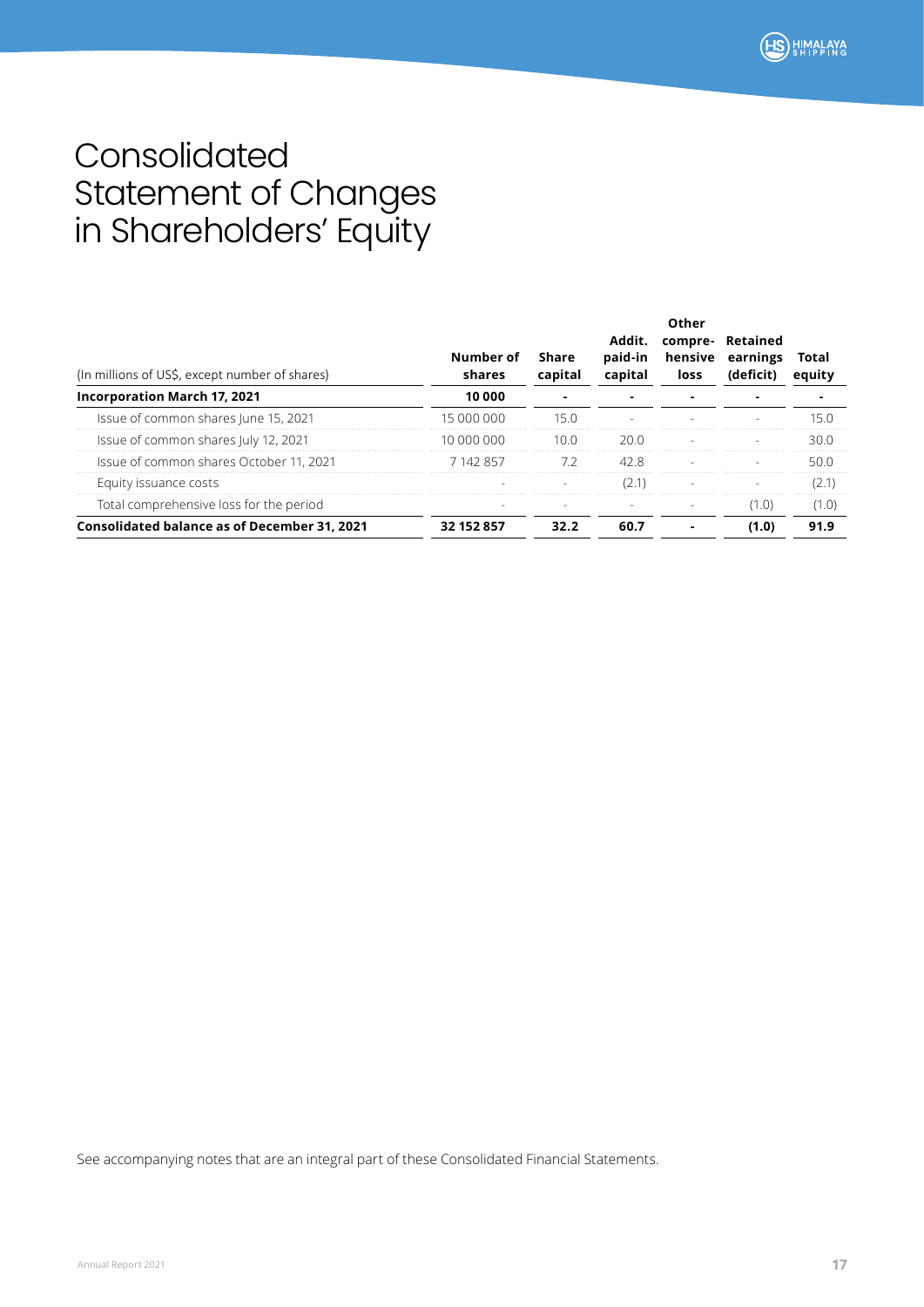

### Notes to the Consolidated Financial Statements

### **NOTE 1. GENERAL INFORMATION**

Himalaya Shipping Ltd. (together with its subsidiaries, the "Company" or the "Group" or "Himalaya Shipping") is a limited liability company incorporated in Bermuda on March 17, 2021. The Company's shares are traded on the Euronext Growth list under the ticker "HSHIP". As of December 31, 2021, the Company had placed orders for twelve dual fueled Newcastlemax dry bulk vessels at New Times Shipyard in China. The twelve vessels are expected to be delivered between March 2023 and September 2024. The Group has twelve wholly owned ship owning subsidiaries incorporated in Liberia.

### **Basis of presentation**

Our consolidated financial statements are prepared in accordance with accounting principles generally accepted in the United States of America (U.S. GAAP). The consolidated financial statements include the assets and liabilities of the parent company and wholly-owned subsidiaries. All intercompany balances and transactions have been eliminated upon consolidation.

### **NOTE 2. ACCOUNTING POLICIES**

### **Use of estimates**

The preparation of financial statements in conformity with U.S. Generally Accepted Accounting Principles requires us to make estimates and assumptions that affect the amounts reported in our financial statements and accompanying notes. Actual results could differ from those estimates.

### **Going concern**

The financial statements have been prepared on a going concern basis. The Group is dependent on debt financing and/or equity financing to finance the remaining obligations under the current newbuilding contracts for the vessels and working capital requirements which raises substantial doubt about the Company's ability to continue as a going concern. Given completion of the planned sale-leaseback financing and our track record in terms of raising equity, we believe we will be able to meet our anticipated liquidity requirements for our business for at least the next twelve months as of the date of these financial statements.

### **Fair values**

We have determined the estimated fair value amounts presented in these consolidated financial statements using available market information and appropriate methodologies. However, considerable judgment is required in interpreting market data to develop the estimates of fair value. The estimates presented in these consolidated financial statements are not necessarily indicative of the amounts that we could realize in a current market exchange. The use of different market assumptions and/or estimation methodologies may have a material effect on the estimated fair value amounts.

### **Reporting and functional currency**

The Company and its subsidiaries use the US\$ as their functional currency because the majority of their revenues and expenses are denominated in US\$. Accordingly, the Company's reporting currency is also US\$. Foreign currency gains or losses on consolidation are recorded as a separate component of other comprehensive income in shareholders' equity. Transactions in foreign currencies during the period since incorporation are translated into United States dollars at the rates of exchange in effect at the date of the transaction. Foreign currency monetary assets and liabilities are translated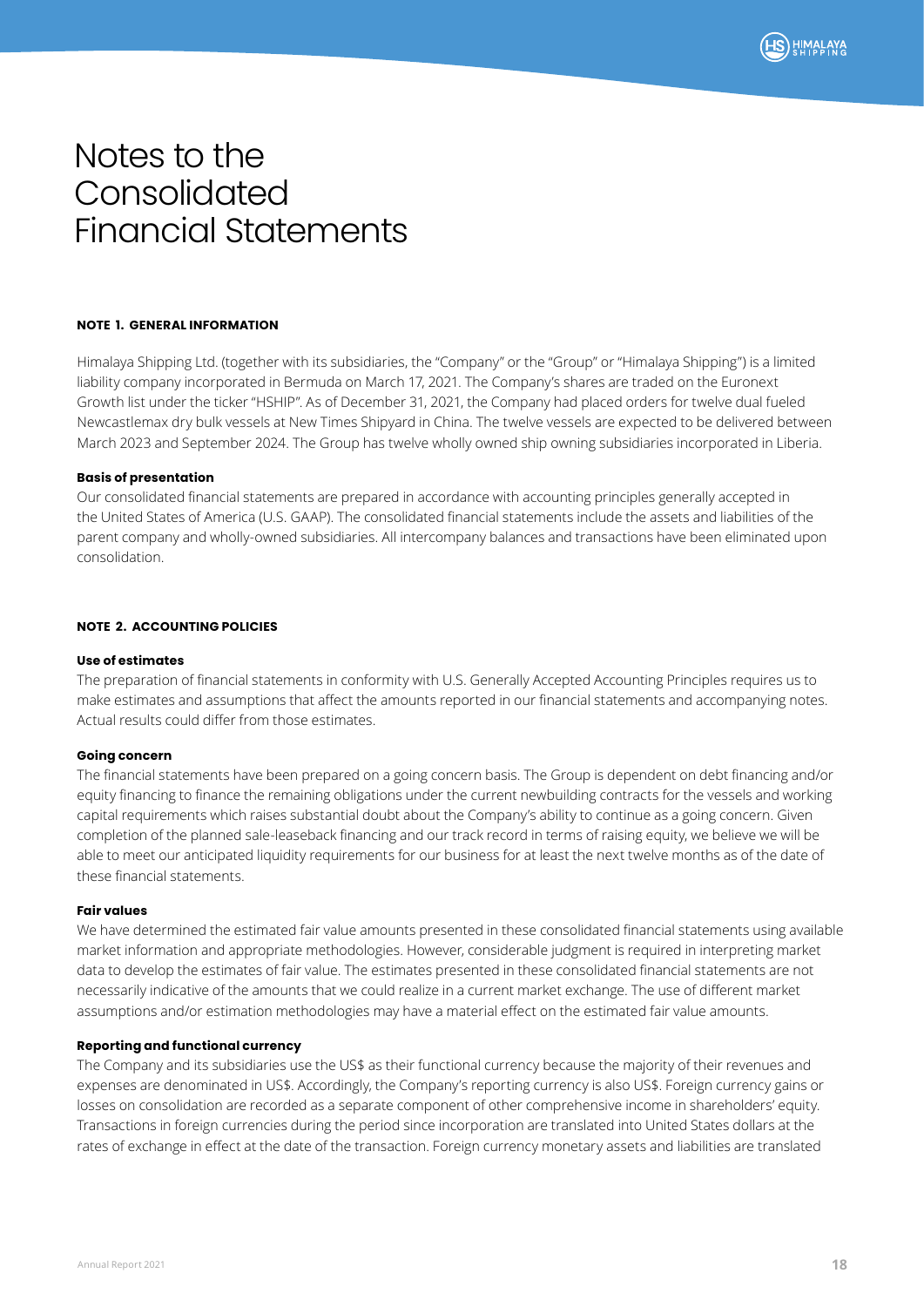using rates of exchange at the balance sheet date. Foreign currency non-monetary assets and liabilities are translated using historical rates of exchange. Foreign currency transaction gains or losses are included in the consolidated statements of operations.

### **Share-based compensation**

The cost of equity settled transactions is measured by reference to the fair value at the date on which the share options are granted. The fair value of the share options issued under the Company's employee share option plans is determined at the grant date taking into account the terms and conditions upon which the options are granted, and using a valuation technique that is consistent with generally accepted valuation methodologies for pricing financial instruments, and that incorporates all factors and assumptions that knowledgeable, willing market participants would consider in determining fair value. The fair value of the share options is recognized as a general and administrative expense with a corresponding increase in equity over the period during which the employees become unconditionally entitled to the options. Compensation cost is initially recognized based upon options expected to vest, excluding forfeitures, with appropriate adjustments to reflect actual forfeitures.

### **Interest cost capitalized**

Interest costs are capitalized on all qualifying assets that require a period of time to get them ready for their intended use. Qualifying assets consisted of Newcastlemax dry bulk vessels under construction. The interest costs capitalized are calculated using the weighted average cost of borrowings from commencement of the asset development until substantially all the activities necessary to prepare the asset for its intended use are complete. The Company does not capitalize amounts beyond the actual interest expense incurred in the period.

### **Sale lease-back transactions**

When a sale and leaseback transaction does not qualify for sale accounting, the transaction is accounted for as a financing transaction by the seller-lessee and a lending transaction by the buyer-lessor, as discussed in ASC 842-40-25-5. To account for a failed sale and leaseback transaction as a financing arrangement, the seller-lessee does not derecognize the underlying asset; the seller-lessee continues depreciating the asset as if it was the legal owner. The sales proceeds received from the buyer-lessor are recognized as a financial liability. A seller-lessee will make rental payments under the leaseback. These payments are allocated between interest expense and principal repayment of the financial liability. The amount allocated to interest expense is determined by the incremental borrowing rate or imputed interest rate.

### **Earnings per share**

Basic earnings per share is computed based on the income available to common stockholders and the weighted average number of shares outstanding. Diluted earnings per share includes the effect of the assumed conversion of potentially dilutive instruments.

### **Newbuildings**

The carrying value of the vessels under construction ("Newbuildings") represents the accumulated costs to the balance sheet date which we have had to pay by way of purchase installments and other capital expenditures. No charge for depreciation is made until the vessel is available for use.

### **Impairment of newbuildings**

The carrying values of the Company's newbuildings may not represent their fair market value at any point in time since the market prices of second-hand vessels and the cost of newbuildings tend to fluctuate with changes in charter rates. Historically, both charter rates and vessel values tend to be cyclical. The carrying amounts of newbuildings under construction are reviewed for potential impairment whenever events or changes in circumstances indicate that the carrying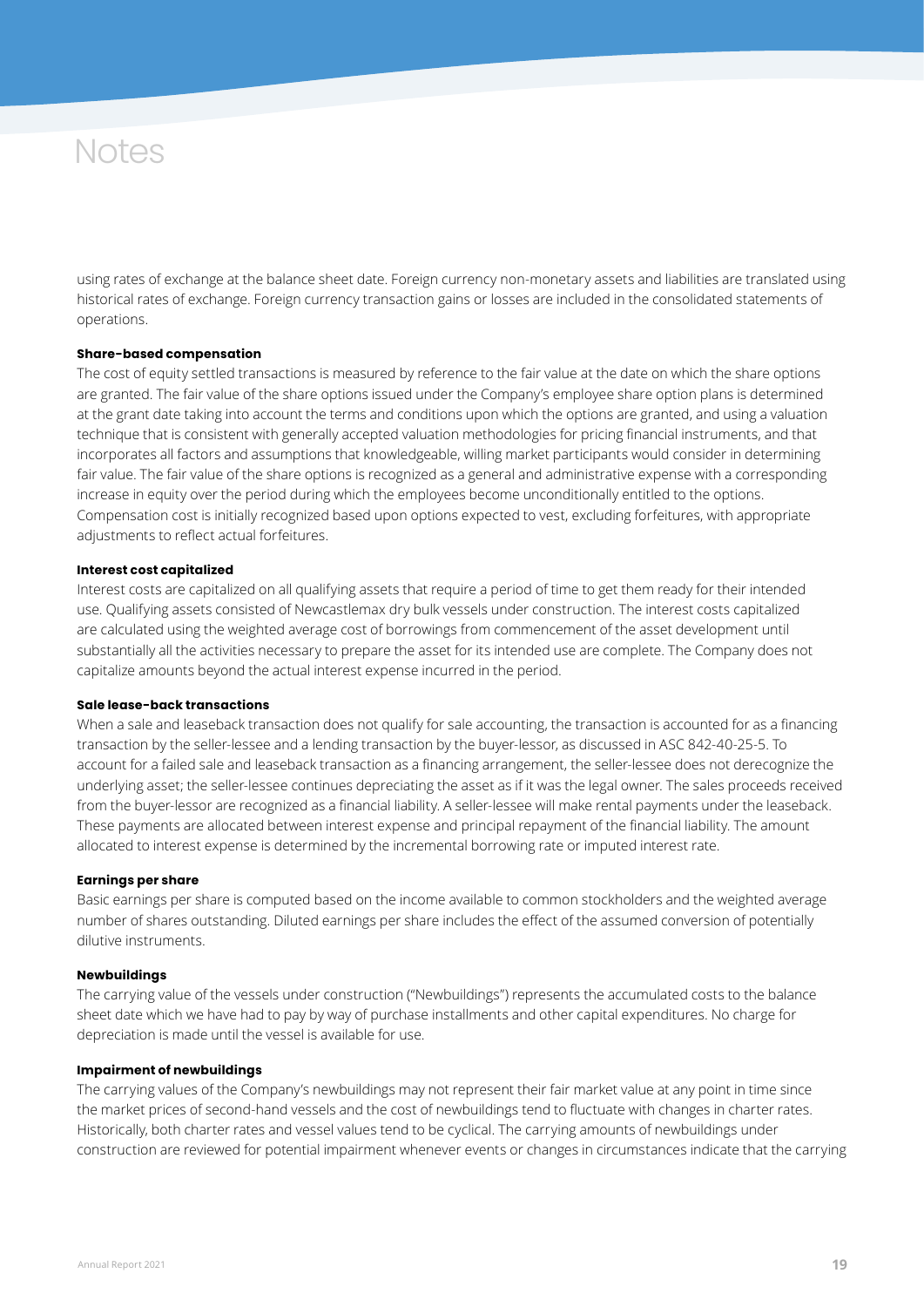amount of a particular vessel or newbuilding may not be fully recoverable. Such indicators may include depressed spot rates and depressed second-hand vessel values. The Company assesses recoverability of the carrying value of each asset or newbuilding on an individual basis by estimating the future undiscounted cash flows expected to result from the asset, including any remaining construction costs for newbuildings and disposal. If the future net undiscounted cash flows are less than the carrying value of the asset, or the current carrying value plus future newbuilding commitments, an impairment loss is recorded equal to the difference between the asset's or newbuildings carrying value and fair value. The Company believes that the estimated future undiscounted cash flows expected to be earned by each of its vessels over their remaining estimated useful life will exceed the newbuilds' carrying value as of December 31, 2021, and accordingly, has not recorded an impairment charge.

### **Drydocking**

Maintenance of class certification requires expenditure and can require taking a vessel out of service from time to time for survey, repairs or modifications to meet class requirements. When delivered, the Group's vessels can generally be expected to have to undergo a class survey once every five years. The Group's vessels are being built to the classification requirements of ABS and the Liberian Ship Register. Normal vessel repair and maintenance costs are expensed when incurred. We recognize the cost of a drydocking at the time the drydocking takes place. The Group capitalises a substantial portion of the costs incurred during drydocking, including the survey costs and depreciates those costs on a straightline basis from the time of completion of a drydocking or intermediate survey until the next scheduled drydocking or intermediate survey.

### **Cash and cash equivalents**

All demand and time deposits and highly liquid, low risk investments with original maturities of three months or less at the date of purchase are considered equivalent to cash.

### **Current and long-term classification**

Assets and liabilities are classified as current assets and liabilities respectively, if their maturity is within one year of the balance sheet date. Otherwise, they are classified as non-current assets and liabilities.

### **Related parties**

Parties are related if one party has the ability, directly or indirectly, to control the other party or exercise significant influence over the other party in making financial and operating decisions. Parties are also related if they are subject to common control or common significant influence.

### **NOTE 3. RECENTLY ISSUED ACCOUNTING STANDARDS**

Accounting standards that became effective January 1, 2021, did not have a material impact on the consolidated financial statements and related disclosures.

### **NOTE 4. INCOME TAXES**

### **Bermuda**

Himalaya Shipping Ltd. is incorporated in Bermuda. Under current Bermuda law, the Company is not required to pay taxes in Bermuda on either income or capital gains. Himalaya Shipping Ltd. has received written assurance from the Minister of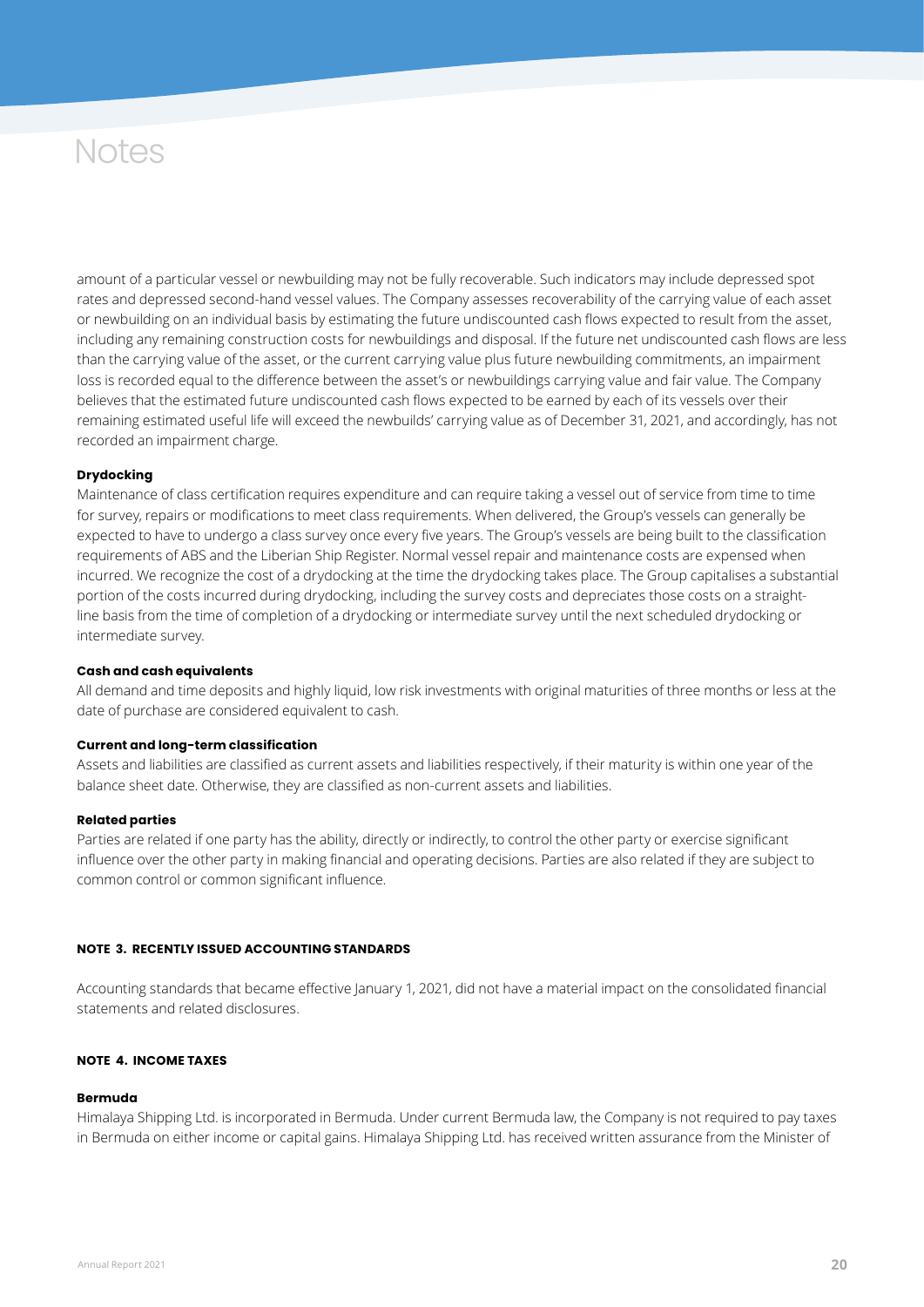Finance in Bermuda that, in the event of any such taxes being imposed, the Company will be exempted from taxation until March 31, 2035.

### **NOTE 5. SEGMENT INFORMATION**

Our chief operating decision maker, or the CODM, being our Board of Directors, measures performance based on our overall return to shareholders based on consolidated net income. The CODM does not review a measure of operating result at a lower level than the consolidated group and we only have one reportable segment.

### **NOTE 6. EARNINGS PER SHARE**

The computation of basic EPS is based on the weighted average number of outstanding shares during the period.

| (In US\$, except share numbers)                         | December 31, 2021 |
|---------------------------------------------------------|-------------------|
| Basic earnings (loss) per share                         |                   |
| Diluted earnings (loss) per share                       |                   |
| Issued ordinary shares at the end of the period         | 32 152 857        |
| Weighted average number of shares outstanding - basic   | 18 316 970        |
| Weighted average number of shares outstanding - diluted | 18 316 970        |

### **NOTE 7. NEWBUILDINGS**

|                                                             | <b>Newbuildings</b> | Total |
|-------------------------------------------------------------|---------------------|-------|
| (In millions of US\$)                                       |                     |       |
| Cost as of incorporation March 17, 2021                     |                     |       |
| Capital expenditures                                        | 82                  | 82.1  |
| Other costs including newbuilding supervision               | 1.4                 | 1.4   |
| Cost as of December 31, 2021                                | 83.5                | 83.5  |
| Accumulated depreciation as of incorporation March 17, 2021 |                     |       |
| Depreciation                                                |                     |       |
| Accumulated depreciation as of December 31, 2021            |                     |       |
| <b>Balance as of incorporation March 17, 2021</b>           | $\blacksquare$      |       |
| <b>Balance as of December 31, 2021</b>                      | 83.5                |       |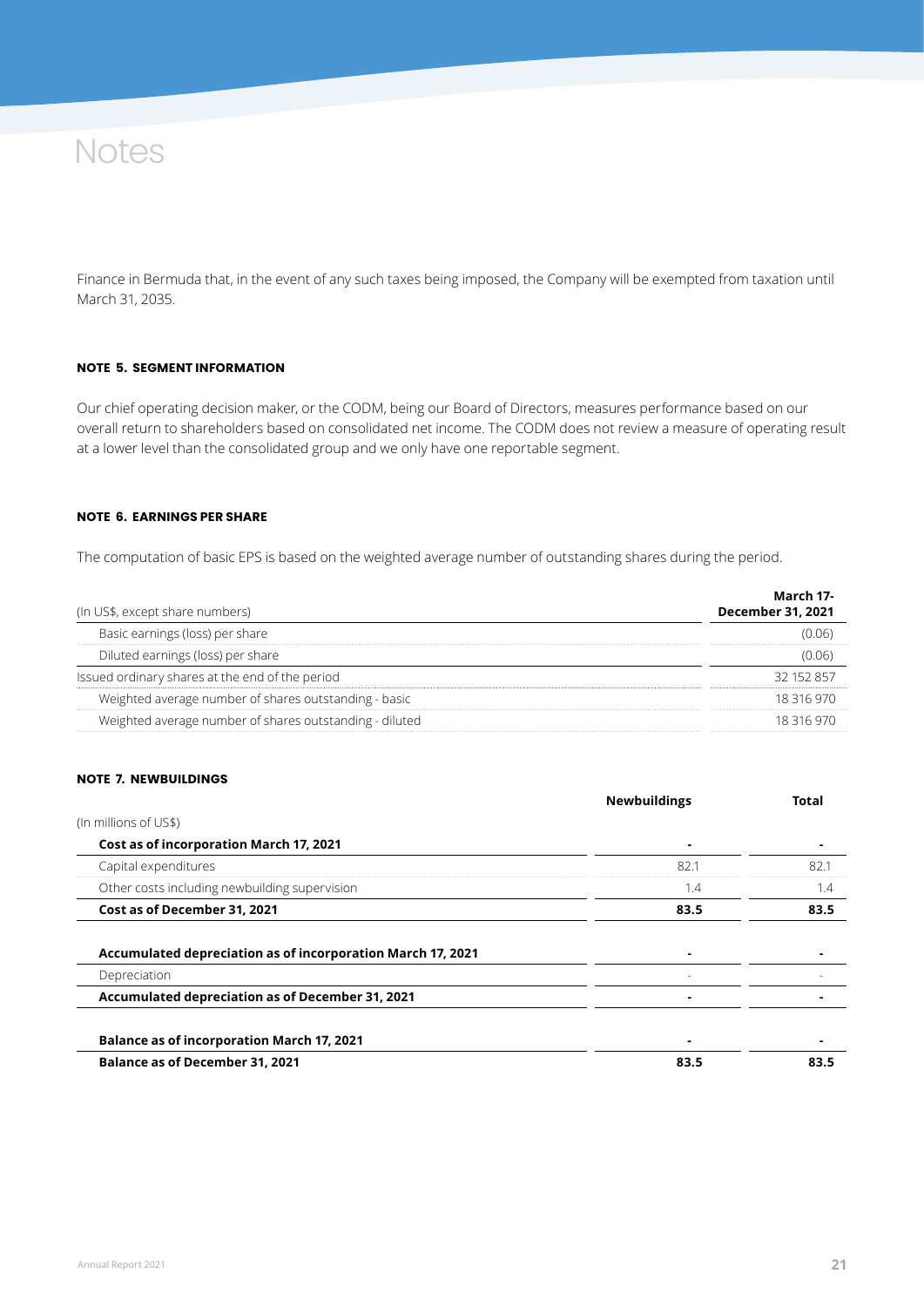### **NOTE 8. RELATED PARTY TRANSACTIONS**

In May 2021, Magni Partners (Bermuda) Ltd. ("Magni") paid a total of US\$13,583,400 in instalments on the Company's behalf to New Times Shipyard. The loan from Magni was on June 15 settled through issuance of 13,583,400 shares at par value US\$1.

In October 2021, the Company signed an agreement with 2020 Bulkers Management AS to purchase certain management services (this agreement replaces the agreement signed in June 2021). 2020 Bulkers Management AS is considered a related party at the time of the transaction. For the period from incorporation March 17, 2021, until December 31, 2021, 2020 Bulkers Management AS has charged Himalaya Shipping Ltd. and its subsidiaries US\$0.3 million and US\$0.09 million was outstanding as of December 31, 2021. As of December 31, 2021, 2020 Bulkers Management AS is no longer considered a related party.

### **Corporate support agreement**

The Company's incorporator and initial, sole shareholder, Magni Partners (Bermuda) Ltd. ("Magni") has been the key initiator of the Himalaya project and has provided corporate and financial assistance throughout the process, including extensive assistance in connection with the financing of the instalments to date and the private placements. The Company has entered into a corporate support agreement with Magni whereby Magni shall be compensated for its services for the Group since the inception of the Company and for its key role in identifying and pursuing business opportunities for the Group (the "Corporate Support Agreement"). As Magni indirectly held a controlling interest at the time the Corporate Support Agreement was entered into, the Company has treated the Corporate Support Agreement as a related party agreement. Pursuant to the Corporate Support Agreement, Magni shall continue to support the Company's business development through assisting with the pre- and post financing of the Company's newbuilding program, in finding employment for the vessels, in recruiting suitable individuals to the Company's organisation and with general high-level administrative support. The parties have agreed a compensation in the amount of US\$2,696,000 which shall be paid by the Company in four equal tranches. The tranches shall be split equally on each of the first four newbuildings to be delivered from New Times Shipyard, so that US\$674,000 shall be payable on each such delivery. Such amount equals the address commission to be received on the first 4 vessels, which was agreed with the yard before the project opened to external investors. This arrangement was described in the offering documents for the private placements completed by the Company in 2021. The net effect of these transactions is that the Company will receive US\$8.1 million in address commission, pay US\$2.7 million in support fee to Magni, and be left with a net reduction in contractual purchase price for the vessels of US\$5.4 million. Together with certain upward adjustment to purchase prices, demanded by New Times prior to the first public offering, this created the basis for the average pricing of US\$71.3 million per vessel to external investors in the July offering.

As of December 31, 2021, the Company have recorded US\$2.5 million as other long-term liabilities for services provided since inception of the Company. The fee has been allocated to services provided in relation to the newbuilding contracts, the private placements, the sale and leaseback arrangements and other administration support.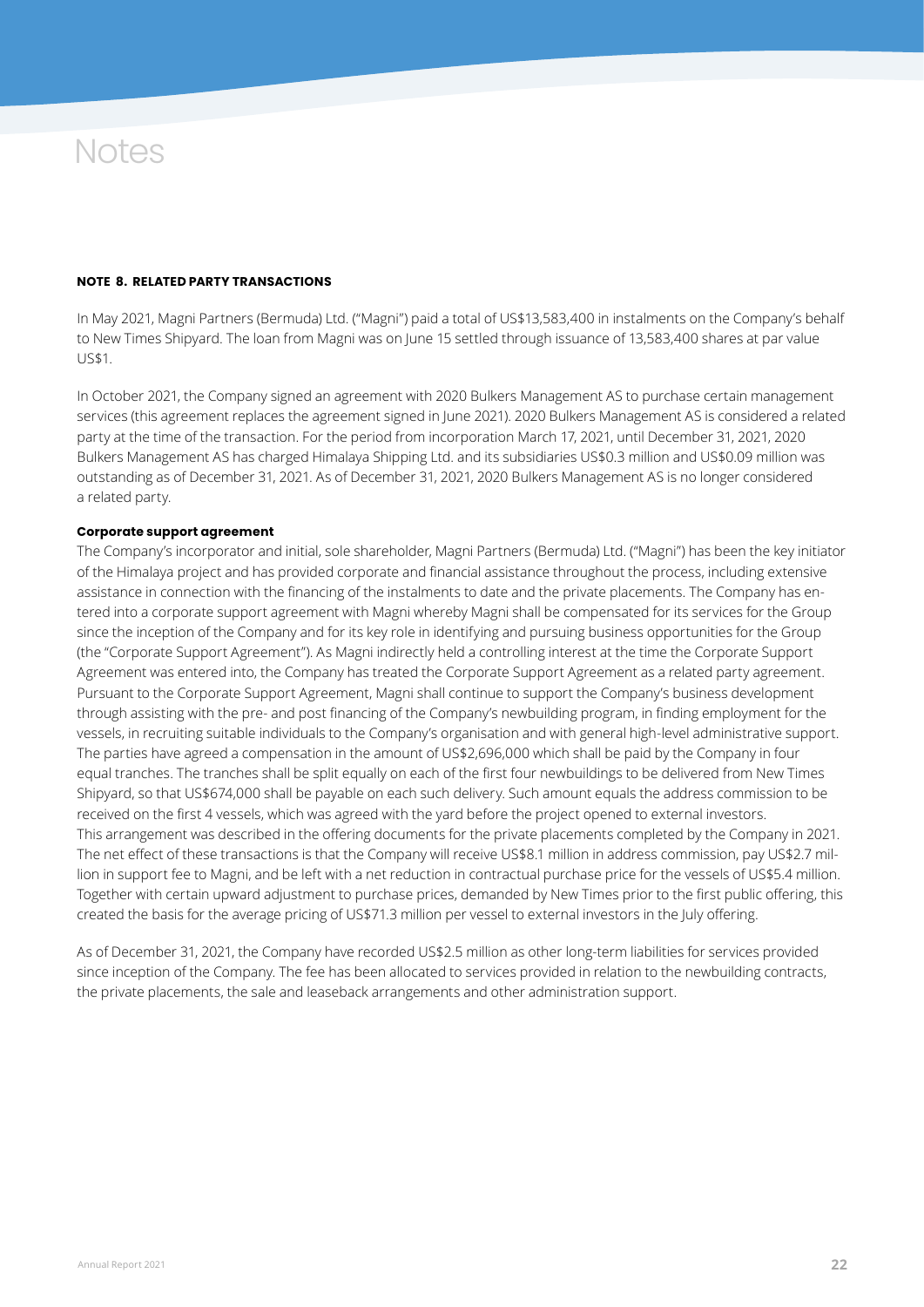### **NOTE 9. FINANCIAL ASSETS AND LIABILITIES**

#### **Foreign currency risk**

The majority of our transactions, assets and liabilities are denominated in United States dollars. However, we incur expenditure in currencies other than United States dollars, mainly in Norwegian Kroner. There is a risk that currency fluctuations in transactions incurred in currencies other than the functional currency will have a negative effect on the value of our cash flows. We are then exposed to currency fluctuations and we may enter into foreign currency swaps to mitigate such risk exposures.

### **Fair values**

The guidance for fair value measurements applies to all assets and liabilities that are being measured and reported on a fair value basis. This guidance enables the reader of the financial statements to assess the inputs used to develop those measurements by establishing a hierarchy for ranking the quality and reliability of the information used to determine fair values. The same guidance requires that assets and liabilities carried at fair value should be classified and disclosed in one of the following three categories based on the inputs used to determine its fair value:

#### **Level 1: Quoted market prices in active markets for identical assets or liabilities;**

#### **Level 2: Observable market based inputs or unobservable inputs that are corroborated by market data;**

#### **Level 3: Unobservable inputs that are not corroborated by market data.**

The carrying value and estimated fair value of our cash and financial instruments are as follows:

| (In millions of US\$)     | Hierarchv | December 31.<br>2021 | Incorporation<br><b>March 17, 2021</b> |
|---------------------------|-----------|----------------------|----------------------------------------|
| Assets                    |           |                      |                                        |
| Cash and cash equivalents |           |                      |                                        |

Financial instruments included in the consolidated financial statements within 'Level 1 and 2' of the fair value hierarchy are valued using quoted market prices, broker or dealer quotations or alternative pricing sources with reasonable levels of price transparency.

There have been no transfers between different levels in the fair value hierarchy during the periods presented.

### **Concentrations of risk**

There is a concentration of credit risk with respect to cash and cash equivalents to the extent that all of the amounts are carried with DNB. However, we believe this risk is remote, as DNB is an established financial institution.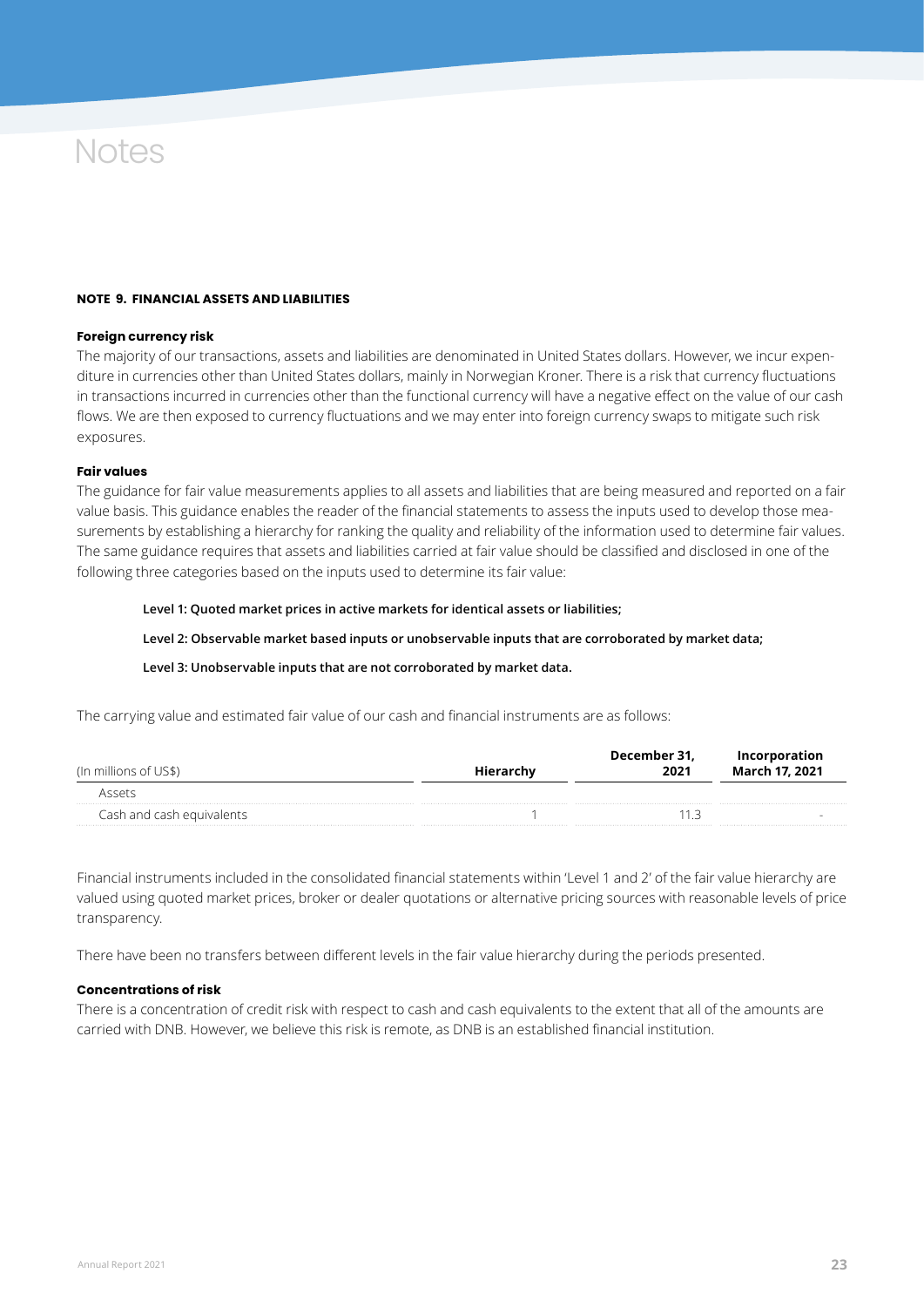### **Note 10. COMMITMENTS AND CONTINGENCIES**

As of December 31, 2021, the Company had twelve vessels under construction. The outstanding commitments for the twelve newbuildings are as follows:

| (In millions) |      |
|---------------|------|
| 2022          |      |
| 2023          | 3491 |
| 2024          |      |
| <b>TOTAL</b>  |      |

To the best of our knowledge, there are no legal or arbitration proceedings existing or pending which have had or may have significant effects on our financial position or profitability and no such proceedings are pending or known to be contemplated.

### **NOTE 11. SHARE BASED PAYMENT COMPENSATION**

In September 2021, the Board of Directors established a long-term incentive plan and 800,000 of the Company's authorized but unissued share capital was allocated for this purpose. In December 2021, the Board approved a grant of 500,000 share options to key management resources and directors. The share options will have a five-year term and will vest over a three year period. The exercise price is US\$8.0 and will be reduced by any dividends and cash distributions paid. The total estimated cost is approximately US\$1.1 million and will be expensed over the requisite service period. US\$0.03 million have been expensed for the period from March 17, 2021, to December 31, 2021.

|                                                       | Outstanding<br>share<br>options | average<br>remaining life | weighted<br>average<br>exercise price | average grant<br>date fair value |
|-------------------------------------------------------|---------------------------------|---------------------------|---------------------------------------|----------------------------------|
| Outstanding at incorporation 17.03.2021 - unvested    |                                 |                           |                                       |                                  |
| Outstanding at incorporation 17.03.2021 - exercisable |                                 |                           |                                       |                                  |
| Granted                                               | 500.00C                         |                           | 8 OO                                  |                                  |
| Fxercised                                             |                                 |                           |                                       |                                  |
| Exercisable                                           |                                 |                           |                                       |                                  |
| Forfeited                                             |                                 |                           |                                       |                                  |
| Outstanding at 31.12.2021 - unvested                  | 500.000                         | 5.0                       | 8.00                                  |                                  |
| Outstanding at 31.12.2021 - exercisable               |                                 |                           |                                       |                                  |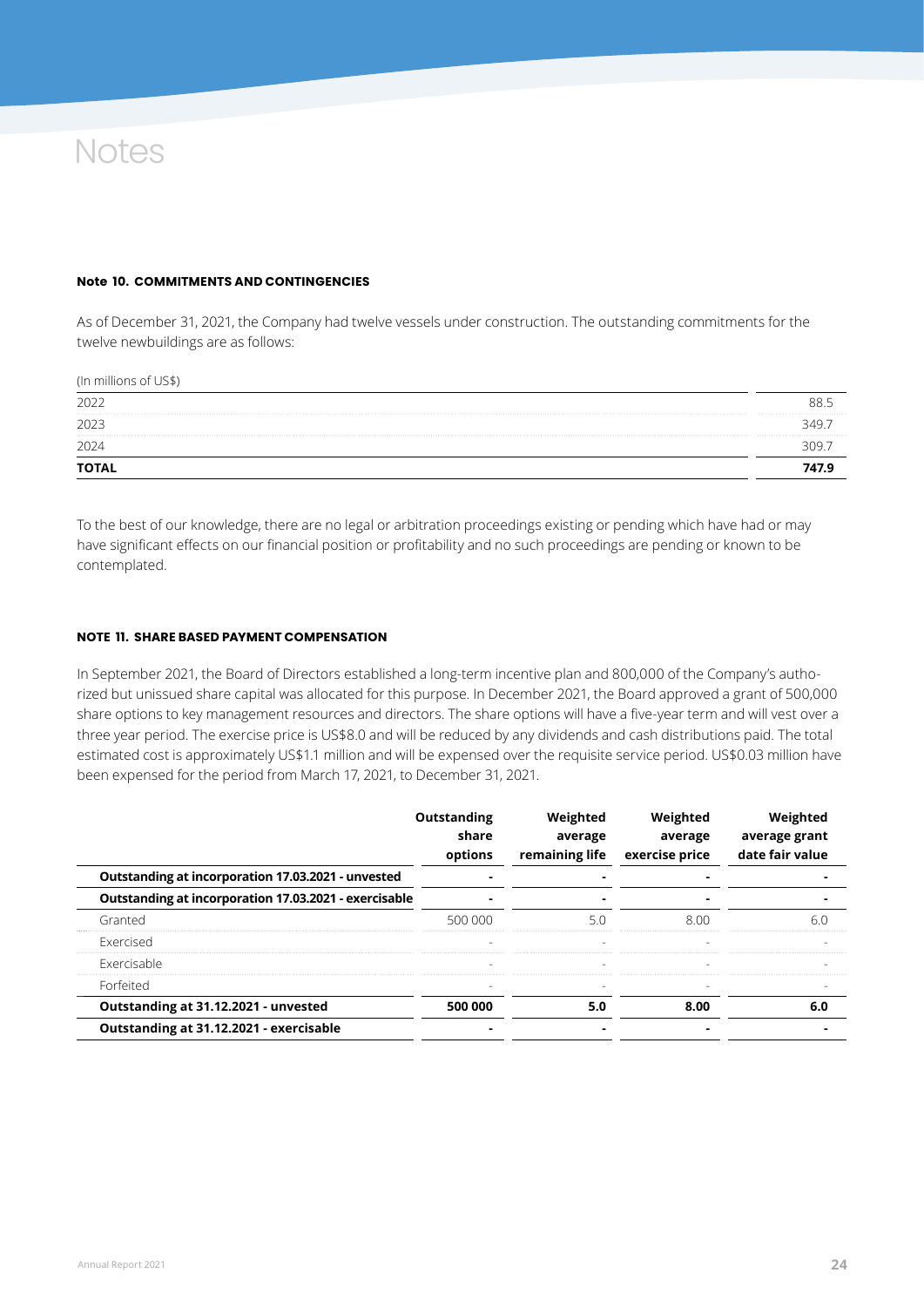The fair value of the share options granted in December 2021 was calculated using the Black-Scholes method. The significant assumptions used to estimate the fair value of the share options are set out below:

| Tant date                  | ' Jeremher 8 |
|----------------------------|--------------|
| Risk-free rate             |              |
| Expected life              |              |
| Expected future volatility |              |
|                            |              |

In 2021 the expected future volatility was based on peer group volatility due to the short lifetime of the Company.

### **NOTE 12. COMPENSATION**

The Company has no employees, please see note 8 for information on management services.

| Auditor's fee: |  |  |  |
|----------------|--|--|--|
|----------------|--|--|--|

| (In thousands of US\$)      | December 31, 2021 |
|-----------------------------|-------------------|
| Statutory audit fee         | .                 |
| Other non-auditing services |                   |
| Total fees                  |                   |

### **NOTE 13. SHAREHOLDERS' EQUITY**

| Outstanding as of January 1, 2021          |            |
|--------------------------------------------|------------|
| Incorporation March: US\$1 per share       |            |
| Share issue June: US\$1 per share          | 15 000 000 |
| Share issue July: US\$3 per share          | 10 000 000 |
| Share issue October: US\$7 per share       | 7 142 857  |
| <b>Outstanding as of December 31, 2021</b> | 32 152 857 |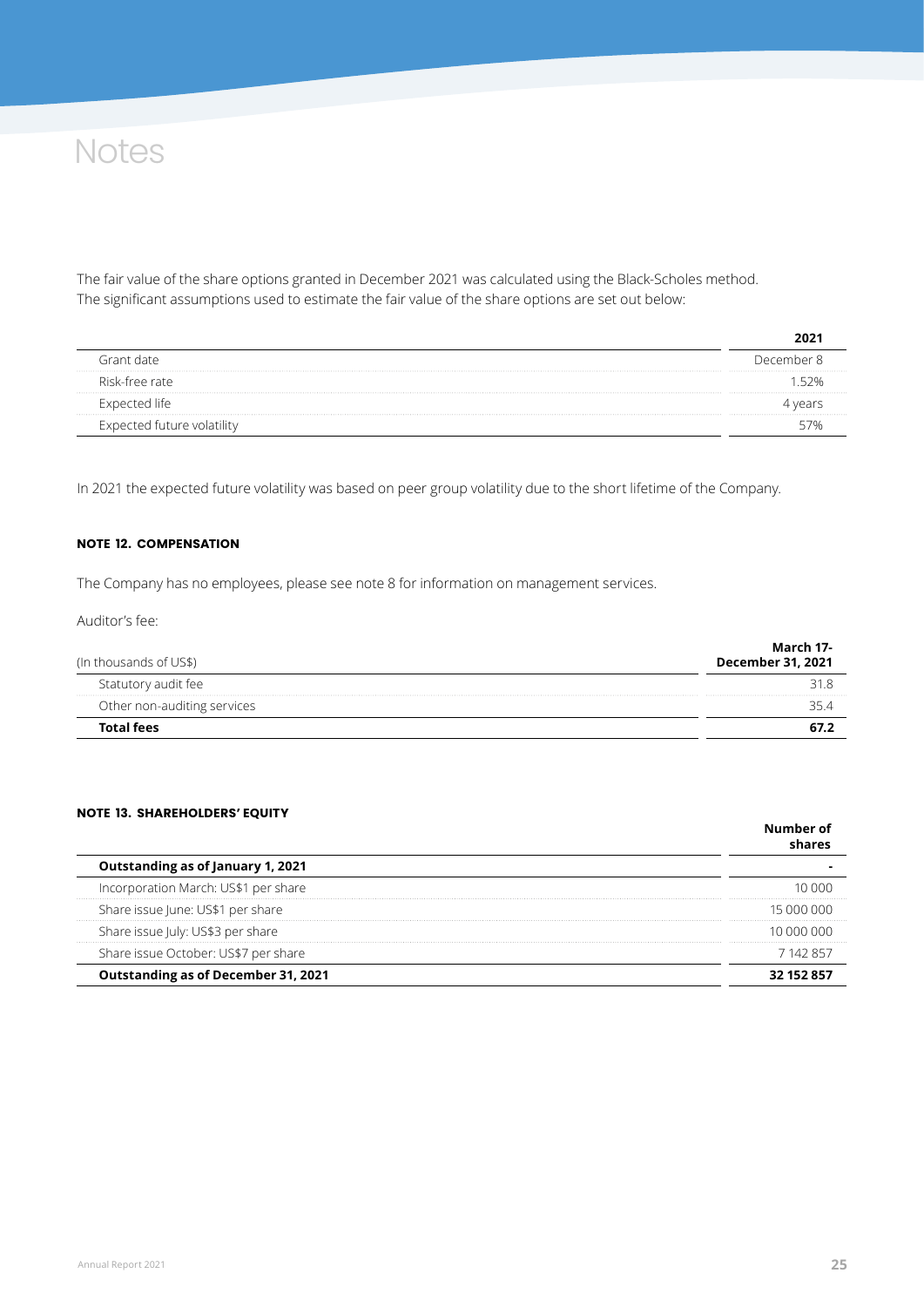### **Largest shareholders as of December 31, 2021:**

| <b>Name</b>                                | <b>Holding of shares</b> | In%    |
|--------------------------------------------|--------------------------|--------|
| Drew Holdings Ltd                          | 13 345 285               | 41.51  |
| Affinity Shipholdings I LLP                | 3 2 2 8 0 9 6            | 10.04  |
| J.P. Morgan Securities LLC (nominee)       | 2095238                  | 6.52   |
| Citibank, N.A. (nominee)                   | 1952380                  | 6.07   |
| Verdipapirfondet DNB SMB                   | 1484715                  | 4.62   |
| Klaveness Marine Finance AS                | 1 470 475                | 4.57   |
| J.P. Morgan Bank Luxembourg S.A. (nominee) | 630 952                  | 1.96   |
| The Bank of New York Mellon (nominee)      | 523809                   | 1.63   |
| HI Capital AS                              | 488096                   | 1.52   |
| Stavanger Forvaltning AS                   | 410 000                  | 1.28   |
| Goldman Sachs Int. - Equity                | 392 857                  | 1.22   |
| Tor Olav Trøim                             | 390 900                  | 1.22   |
| MH Capital AS                              | 329 333                  | 1.02   |
| Songa Capital AS                           | 300 000                  | 0.93   |
| Kvantia AS                                 | 289 285                  | 0.90   |
| Spesialfondet KLP Alfa Global Ener         | 285714                   | 0.89   |
| Skattum Invest AS                          | 285 714                  | 0.89   |
| Caceis Bank (nominee)                      | 248 589                  | 0.77   |
| Credit Suisse (Switzerland) Ltd. (nominee) | 238 096                  | 0.74   |
| Kontrari AS                                | 215 000                  | 0.67   |
| <b>Total</b>                               | 28 604 534               | 88.96  |
| Other shareholders                         | 3 5 4 8 3 2 3            | 11.04  |
| <b>Total</b>                               | 32 152 857               | 100.00 |

### **NOTE 14. SUBSEQUENT EVENTS**

#### *Sale lease back financing*

In February 2022, the Company entered into sale lease back arrangements for the first four newbuildings to be delivered from New Times Shipyard. Pursuant to the lease financing, the Himalaya Shipping shall receive financing for the third and fourth pre-delivery instalments. In addition, upon delivery of the relevant vessels from New Times Shipyard, the vessels will be sold to SPVs owned by the leasing company. The vessels will be chartered back on seven year bareboat charters which include fixed purchase options during the respective charter periods.

### *Share based payment compensation*

In March 2022, the Company approved a grant of 120,000 share options to key management resources under the same terms as the grant in December, 2021.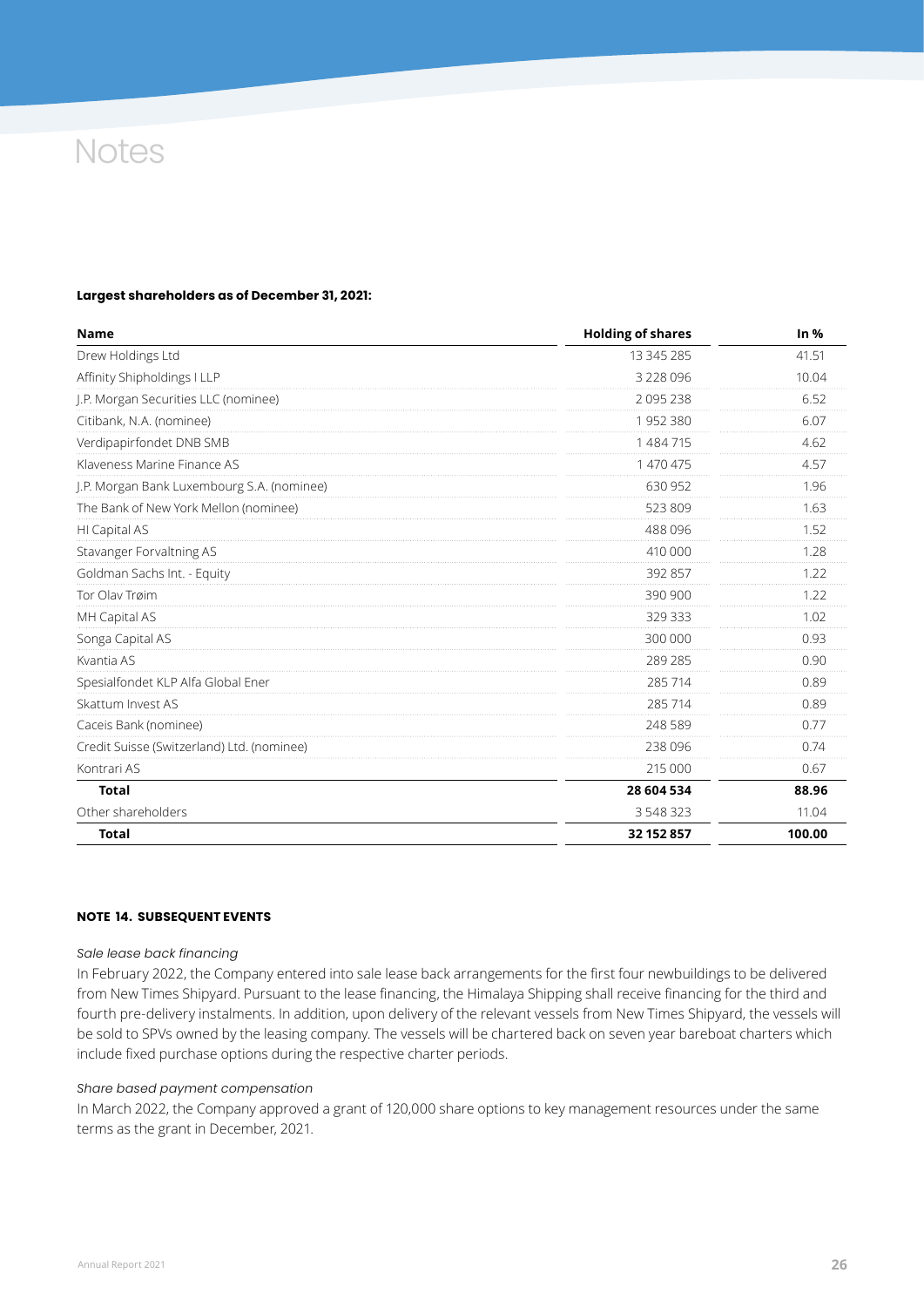

### <span id="page-26-0"></span>Auditors' Report

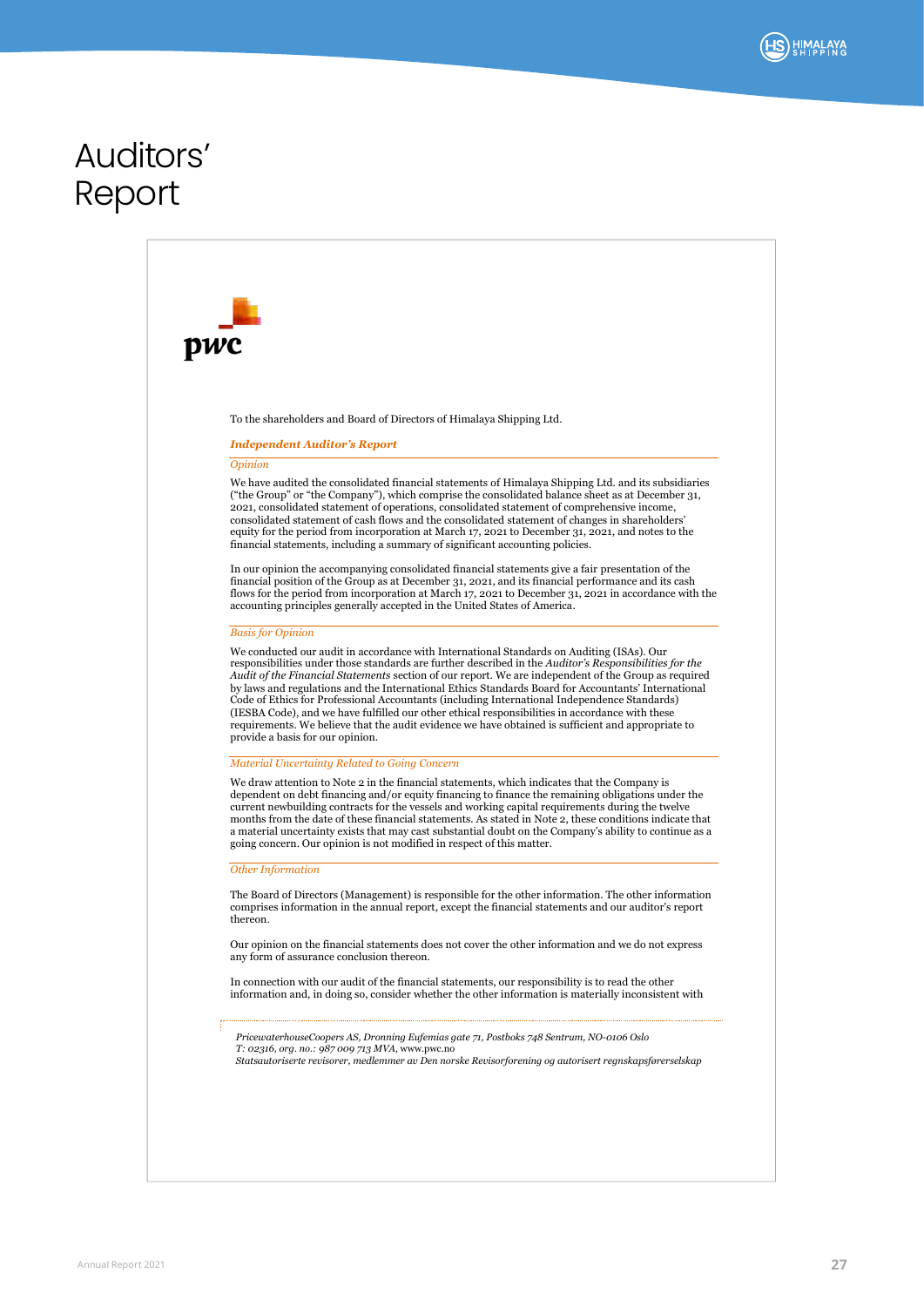

# Auditors' Report

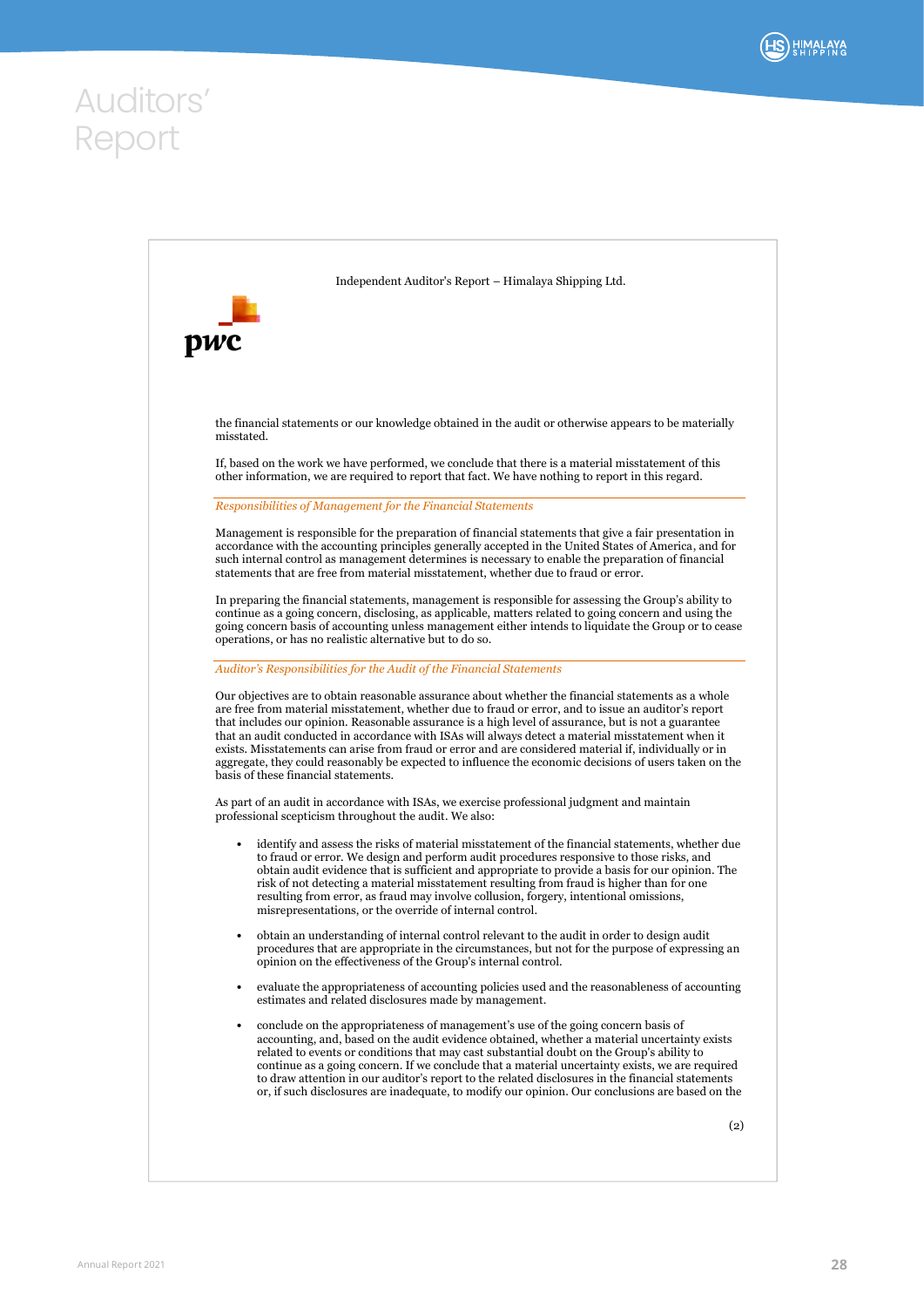

# Auditors' Report